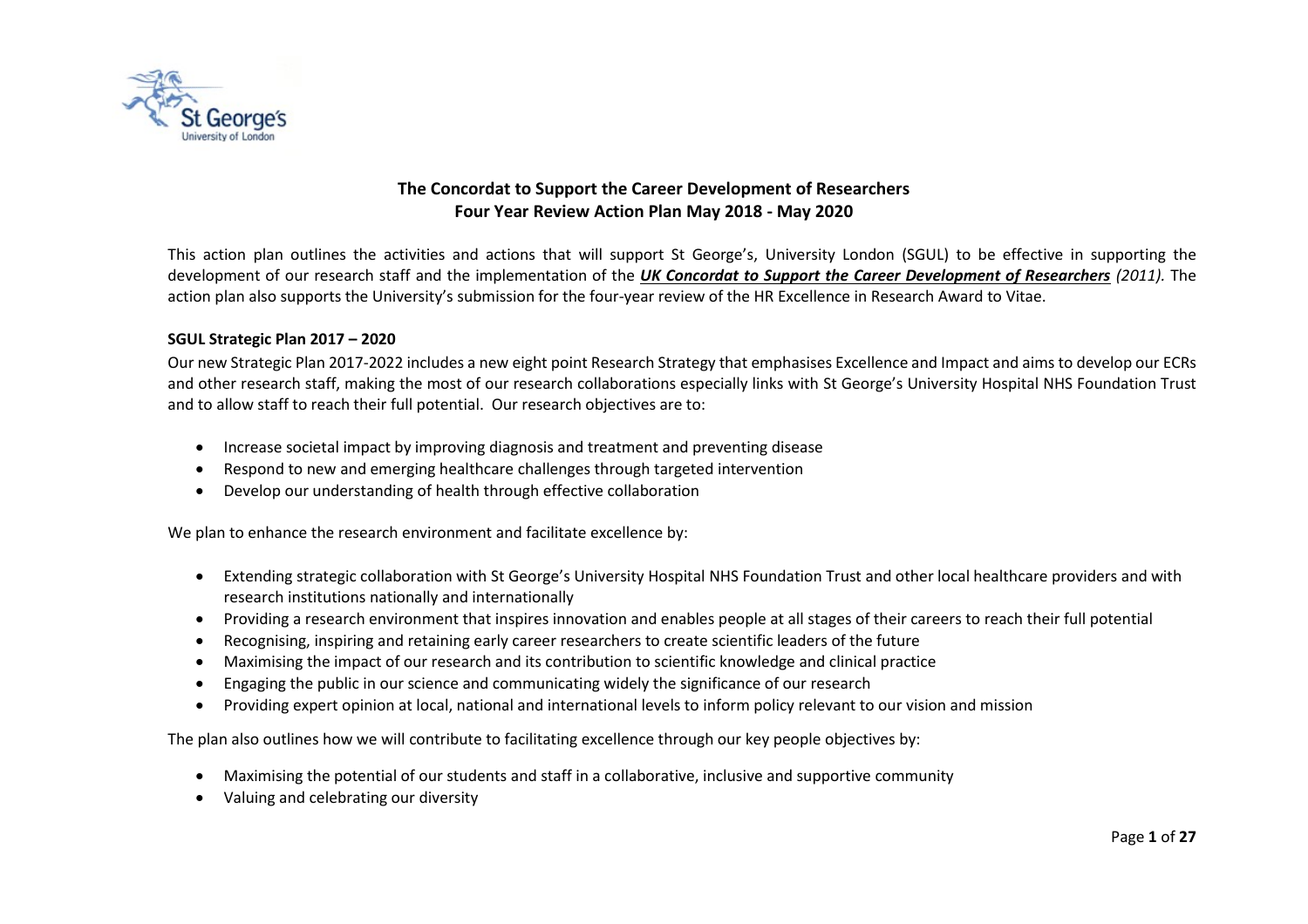

- Attracting, retaining and developing a talented and high-performing workforce with a shared sense of purpose
- Building a culture that values ambition, expects accountability and recognises excellence

St George's, University of London (SGUL) aims to provide our research staff at all stages of their careers with development opportunities, skills and knowledge to succeed in their professional roles; alongside career development, advice and guidance to encourage them to transition to future roles within SGUL, to other HEIs or related employment. In delivering this action plan SGUL demonstrates its commitment to support, develop and enable researchers to progress professionally.

Listed below are the areas and aspects for development with the actions planned by SGUL covering May 2018 – May 2020 aligned to the principles of the '*UK Concordat to Support the Career Development of Researchers' (2011).* 

*1***. Recognition of the importance of recruiting, selecting and retaining researchers with the highest potential to achieve excellence in research.**

**2. Researchers are recognised and valued by their employing organisation as an essential part of their organisation's human resources and a key component of their overall strategy to develop and deliver world-class research.**

**3. Researchers are equipped and supported to be adaptable and flexible in an increasingly diverse, mobile, global research environment.**

**4. The importance of researchers' personal and career development, and lifelong learning, is clearly recognised and promoted at all stages of their career.**

**5. Individual researchers share the responsibility for and need to pro-actively engage in their own personal and career development, and lifelong learning.**

**6. Diversity and equality must be promoted in all aspects of the recruitment and career management of researchers.**

**7. The sector and all stakeholders will undertake regular and collective review of their progress in strengthening the attractiveness and sustainability of research careers in the UK.**

For reference the numbers in the Concordat Statement column below refer to the relevant criteria from the *UK Concordat to Support the Career Development of Researchers.*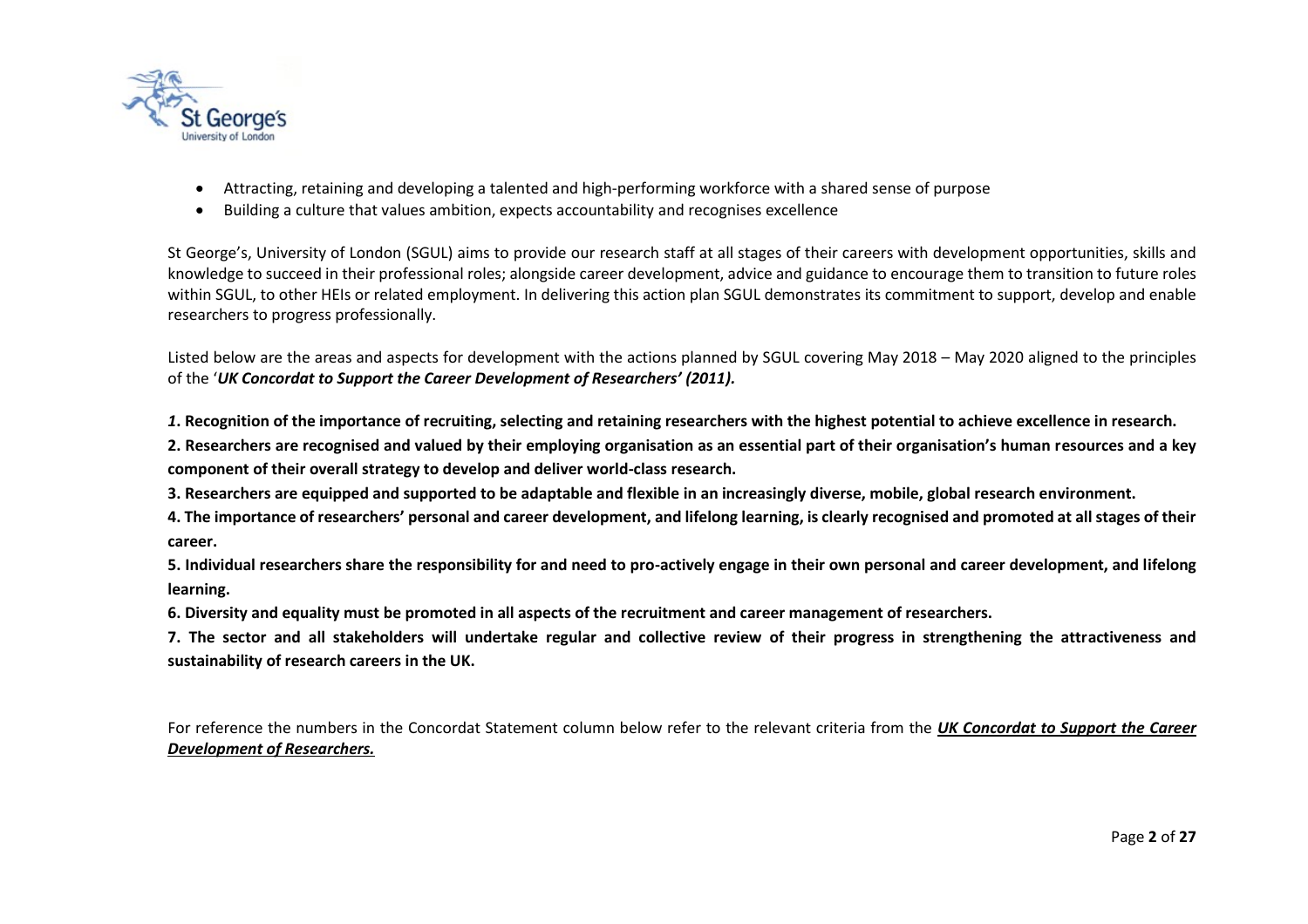

#### **Governance**

The implementation of this plan will be overseen by a new *HRER Implementation Group* (HRERIG). This group will comprise of: Deputy Principal - Dean of Research, Director of HR and OD, Associate Dean for the Career Development of Research Staff, Learning and Development Manager, Diversity and Inclusion Manager and research staff (including representatives from the institutes, the Athena SWAN SAT, the Post Doc Forum, Researcher Development Group and co-opted ECRs). It will be chaired by the Deputy Principal - Dean of Research, who is the career development champion for research staff. Reports and actions from HRERIG will then be referred to other University committees as and when is necessary (i.e. such as the Diversity and Inclusion Steering Group, Athena SWAN SAT, Research Strategy Committee).

## **Project Management of the HRERA Action Plan**

The HRERAIG will report to the Research Strategy Committee and SPARC who in turn report to Council. The HRERAIG will formally review the progress of this action plan each academic term and at the end of Year 1 (May 2019) and Year 2 (May 2020). Membership of HRERAIG will be regularly reviewed and updated as necessary.

#### **Glossary and abbreviations**

| <b>AS SAT</b>                                                            | Athena SWAN Self Assessment Team                   | <b>JRES</b>  | Joint Research and Enterprise Service                |
|--------------------------------------------------------------------------|----------------------------------------------------|--------------|------------------------------------------------------|
| <b>CIDE</b>                                                              | Centre for Innovation in Development and Education | L&D          | Learning and Development                             |
| <b>CROS</b>                                                              | Careers in Research Online Survey                  | <b>MCS</b>   | Molecular and Clinical Sciences (Research Institute) |
| St George's University Board of Trustees<br><b>PGCert HBE</b><br>Council |                                                    |              | Post Graduate Certificate Healthcare and Biomedical  |
|                                                                          |                                                    |              | Education                                            |
| D&I                                                                      | Diversity and Inclusion                            | <b>PHRI</b>  | Population Health Research Institute                 |
| <b>DHR&amp;OD</b>                                                        | Director of Human Resources and Organisational     | <b>PI</b>    | Principal Investigators                              |
|                                                                          | Development                                        |              |                                                      |
| <b>DHRD</b>                                                              | Deputy Human Resources Director                    | <b>PIRLS</b> | Principal Investigators and Research Leaders Survey  |
| <b>DISG</b>                                                              | Diversity and Inclusion Steering Group             | <b>PR</b>    | <b>Personal Review</b>                               |
| <b>DIWG</b>                                                              | Diversity and Inclusion Working Group              | <b>RIM</b>   | Research Institute Manager                           |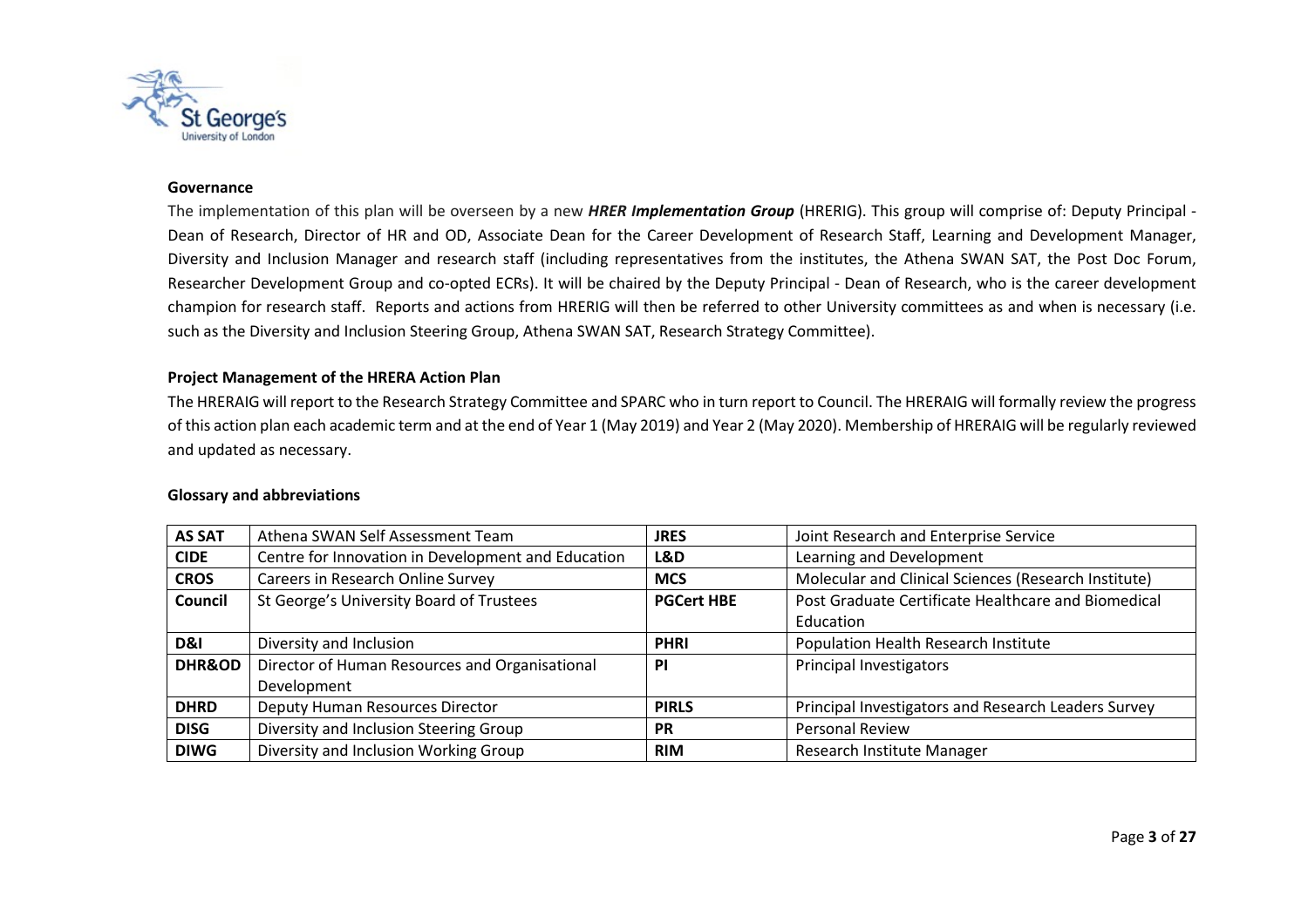

| <b>DPR</b>  | Deputy Principal Research                      | <b>RDF</b>   | The Researcher Development Framework (the national    |
|-------------|------------------------------------------------|--------------|-------------------------------------------------------|
|             |                                                |              | framework from Vitae which describes the training     |
|             |                                                |              | researchers should receive)                           |
| <b>EDI</b>  | Equality, Diversity and Inclusion              | <b>RRC</b>   | <b>Resourcing Review Committee</b>                    |
| <b>ECR</b>  | <b>Early Career Researcher</b>                 | <b>RSC</b>   | <b>Research Strategy Committee</b>                    |
| ER          | <b>External Relations</b>                      | R&S          | <b>Recruitment and Selection</b>                      |
| <b>FTC</b>  | <b>Fixed Term Contract</b>                     | <b>SGUL</b>  | St George's, University of London                     |
| GS          | Graduate School                                | <b>SGUH</b>  | St George's University Hospitals NHS Foundation Trust |
| <b>HEA</b>  | <b>Higher Education Academy</b>                | <b>SGREC</b> | St. George's Research Ethics Committee                |
| <b>HR</b>   | <b>Human Resources</b>                         | <b>SOP</b>   | <b>Standard Operating Procedures</b>                  |
| <b>HRBP</b> | Human Resources Business Partner               | <b>SPARC</b> | Strategy, Planning and Resources Committee            |
| 8           | Infection and Immunity (Research Institute)    | <b>UB</b>    | <b>Unconscious Bias</b>                               |
| <b>IMBE</b> | Institute for Medical and Biomedical Education |              |                                                       |

| <b>Principle 1</b>            | <b>Recruitment and Selection</b>                                                                                                                                                                                                                                                   |                                                                                                                                                                                                                                                                    |                                                                                                                                                                                                                                     |                      |                                   |  |  |  |
|-------------------------------|------------------------------------------------------------------------------------------------------------------------------------------------------------------------------------------------------------------------------------------------------------------------------------|--------------------------------------------------------------------------------------------------------------------------------------------------------------------------------------------------------------------------------------------------------------------|-------------------------------------------------------------------------------------------------------------------------------------------------------------------------------------------------------------------------------------|----------------------|-----------------------------------|--|--|--|
|                               | Recognition of the importance of recruiting, selecting and retaining researchers with the highest potential to achieve excellence in research.                                                                                                                                     |                                                                                                                                                                                                                                                                    |                                                                                                                                                                                                                                     |                      |                                   |  |  |  |
| Concordat<br><b>Statement</b> | Area/Aspect for development                                                                                                                                                                                                                                                        | Key principles and actions                                                                                                                                                                                                                                         | <b>Success Measure</b>                                                                                                                                                                                                              | Completion<br>date/s | <b>Responsibility</b>             |  |  |  |
| 1.1, 1.2, 1.4<br>6.1          | Strengthen our recruitment processes<br>to ensure fairness and transparency.<br>All staff who are involved in<br>recruitment decisions will have access<br>to appropriate Recruitment and<br>Selection (R&S) training including<br>Equality and Diversity and<br>Unconscious Bias. | Periodic review of policies, processes<br>and procedures for R&S<br>All policies are available to all staff<br>on the Portal (or the new webpages<br>from Dec 2018. All new recruiting<br>managers are trained in SGUL's R&S<br>policy and processes and linked to | All new staff who influence<br>recruitment decisions have<br>received applicable training<br>either through our online<br>training, Diversity in the<br>Workplace and/or face to<br>face training including<br>Unconscious Bias and | May 2019<br>May 2020 | <b>DHRD</b><br>L&D<br>D&I Manager |  |  |  |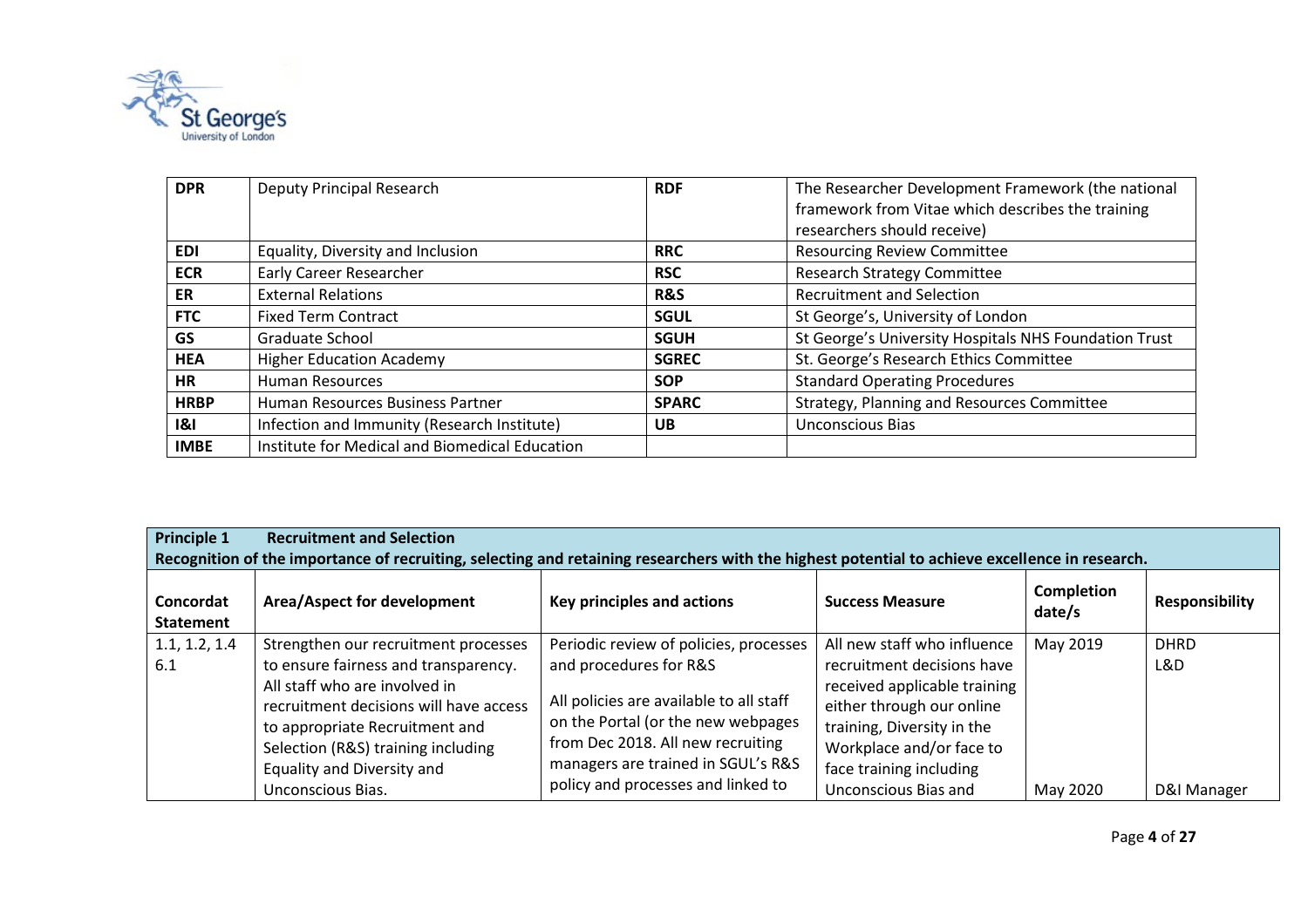

|          | (Also see principle 6).                                                                         | the EDI development offer including<br>Shaping an Inclusive Environment<br>(face to face) and online<br>Unconscious Bias training.<br>Reminders sent to staff who were<br>last trained sent on annual basis. | <b>Equality &amp; Diversity</b><br>essentials >60% by May<br>2019, >75% by May 2020.                       | Annually                                   | L&D                                          |
|----------|-------------------------------------------------------------------------------------------------|--------------------------------------------------------------------------------------------------------------------------------------------------------------------------------------------------------------|------------------------------------------------------------------------------------------------------------|--------------------------------------------|----------------------------------------------|
|          |                                                                                                 | Guidance and procedures to define<br>and clarify who should sit on<br>recruitment panels available on the<br>portal (new webpages from Dec<br>$2018$ ).                                                      | 70>% recruiting managers<br>have attended R&S training<br>or completed a refresher in<br>the last 3 years. | Dec 2018                                   | <b>DHRD</b>                                  |
|          |                                                                                                 | Comprehensive review of all<br>employment policies 2019/2020.                                                                                                                                                |                                                                                                            | May 2020                                   | DHR&OD                                       |
| 1.1, 1.2 | Improving data analysis.                                                                        | Improve the quality of our<br>recruitment data. Robust data sets<br>available for analysis in order to take<br>timely action.                                                                                | Phase 2 of the new HR<br>Management Information<br>system implemented.                                     | Phase 2 fully<br>implemented<br>July 2019. | Head of HR<br><b>Services</b><br><b>DHRD</b> |
|          |                                                                                                 | All reports to include gender, job<br>roles, contract type, clinical status,<br>and institute affiliation as essential<br>reporting metrics.                                                                 | Annual reporting<br>undertaken.                                                                            | Nov 2019-<br>full reporting<br>function.   | DHR&OD                                       |
| 1.3      | Management of fixed term contracts<br>and opportunities for staff promotion<br>and progression. | Continue to lead on reviewing our<br>processes and procedures, including:<br>Monitoring the number and use of                                                                                                | Staff promotions and<br>progression analysed by<br>contract status, gender,<br>age and ethnicity to        | February 2019<br>and February<br>2020.     | <b>RRC</b><br><b>RSC</b>                     |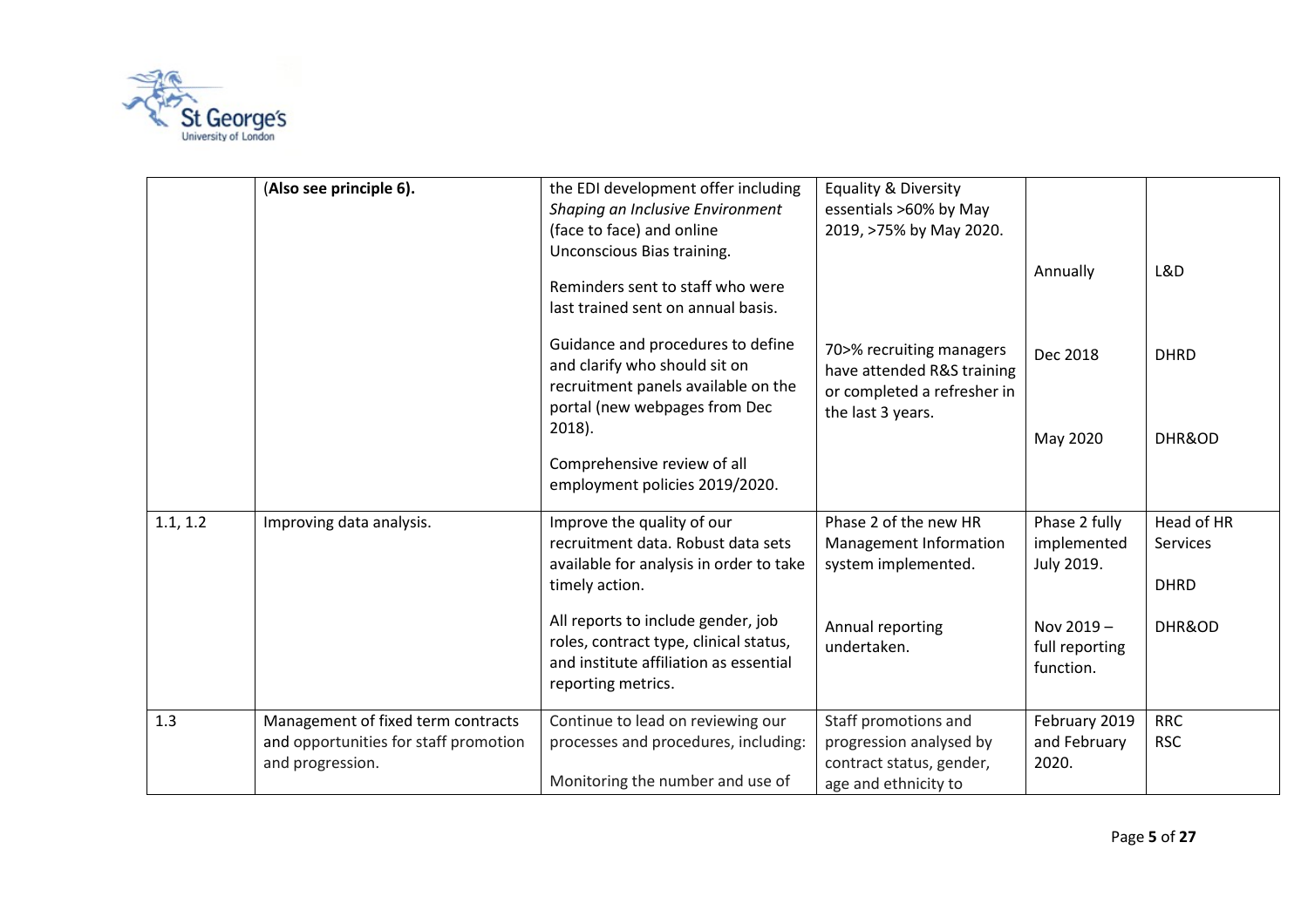

|          |                                                                                                                                                  | fixed term contracts issued;<br>Quantitative data relating to number<br>of fixed term research contracts<br>collated, reported and reviewed<br>through committee structures.<br>Annual review of fixed term<br>contracts to be reported to the RRC. | identify any patterns of<br>under/over-representation.<br>Equality analysis reported<br>to AS SAT and DISG. | Annually             | D&I Manager                                  |
|----------|--------------------------------------------------------------------------------------------------------------------------------------------------|-----------------------------------------------------------------------------------------------------------------------------------------------------------------------------------------------------------------------------------------------------|-------------------------------------------------------------------------------------------------------------|----------------------|----------------------------------------------|
| 1.4, 3.3 | Increase opportunities for research<br>staff to be involved in the recruitment<br>and selection of staff to projects. (Also<br>see Principle 3). | Research staff encouraged to<br>undertake training in R&S.<br>Inclusion of research staff in<br>selection panels encouraged where<br>appropriate and relevant.                                                                                      | Process evaluated and<br>reported to AS SAT.                                                                | <b>Annual Review</b> | Institute<br><b>Directors</b><br><b>DHRD</b> |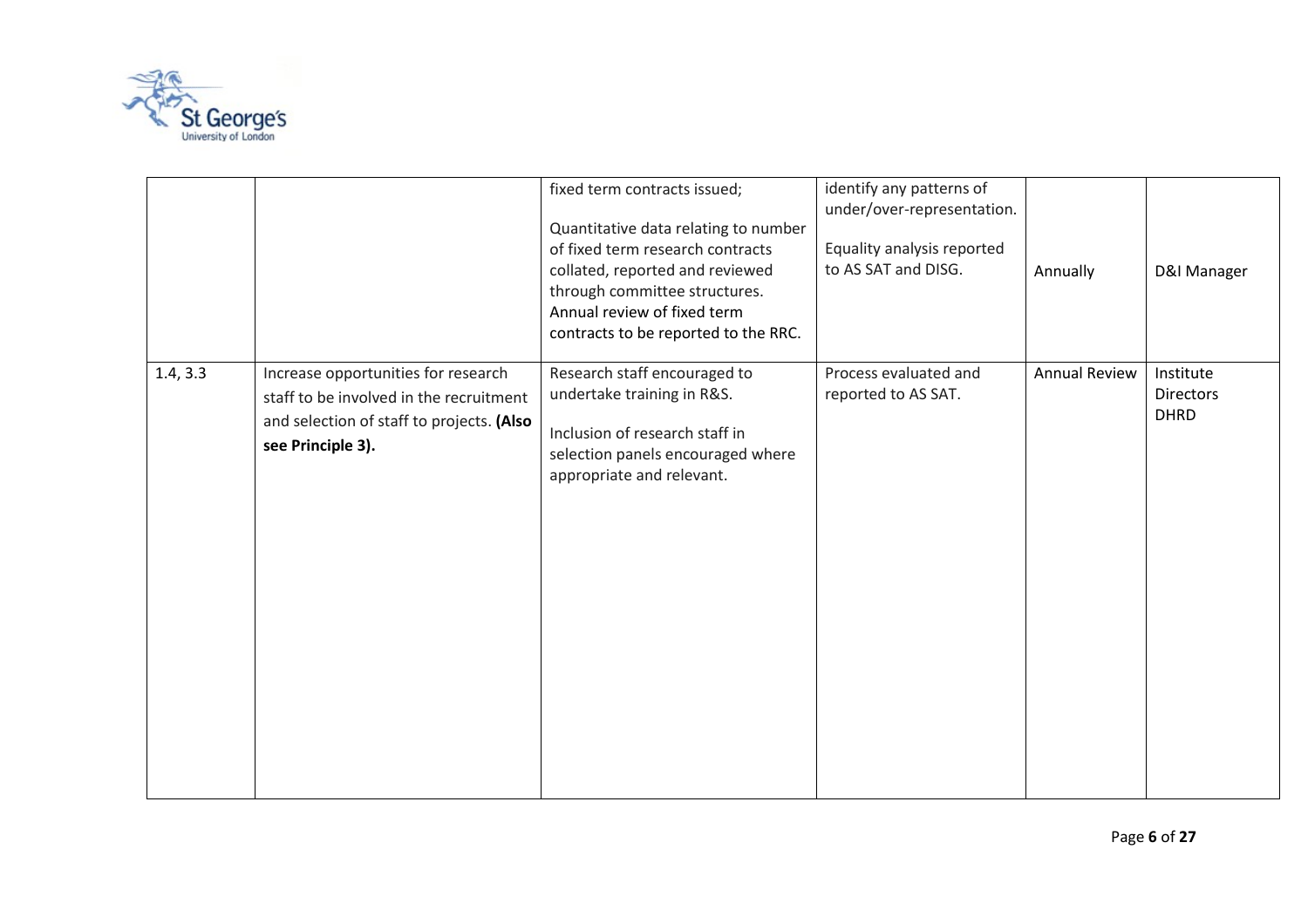

# **Principle 2 Recognition and Value Researchers are recognised and valued by their employing organisation as an essential part of their organisation's human resources and a key component of their overall strategy to develop and deliver world-class research.**

| Concordat<br><b>Statement</b> | Area/Aspect for development                                                                                                     | Key principles and actions                                                                                                                                                  | <b>Success Measure</b>                                                                                                                   | <b>Completion</b><br>date/s | <b>Responsibility</b>                    |
|-------------------------------|---------------------------------------------------------------------------------------------------------------------------------|-----------------------------------------------------------------------------------------------------------------------------------------------------------------------------|------------------------------------------------------------------------------------------------------------------------------------------|-----------------------------|------------------------------------------|
| 2.1, 2.4                      | Variations in access to opportunities<br>for development and career<br>progression.                                             | Review SGUL/Institute funding<br>schemes for supporting pilot<br>research projects, bridging funds for                                                                      | Allocation of Strategic<br>investment funds for<br>development projects.                                                                 | November<br>2018            | <b>DPR</b>                               |
|                               | The University offers bridging funding<br>for researchers who are likely to gain<br>further funding. Pilot research project     | researchers, and training funds for<br>maternity/parental/adoption leave<br>returners.                                                                                      | Interim report and<br>suggested actions to be<br>discussed at AS SAT & RSC.                                                              | <b>March 2019</b>           | <b>RSC</b><br>AS SAT                     |
|                               | funding or training funds for attending<br>conferences have been made<br>available, but uptake varies across the<br>Institutes. | Develop enhanced staff<br>development offer with<br>opportunities to customise<br>development plan and leadership<br>development/opportunities.                             | Improved satisfaction rates<br>regarding opportunities for<br>development >50% and<br>career progression >50%<br>in Staff Survey (2019). | May 2019                    | L&D<br>AS SAT                            |
|                               |                                                                                                                                 | Track the career progression of<br>senior post-docs and ECRs with a<br>milestone in year 2 (5 years Athena<br>SWAN Action plan).                                            |                                                                                                                                          | May 2020                    |                                          |
| 2.2, 2.5, 2.6,<br>3.3         | Improve and support the<br>redeployment of research staff on<br>FTC. (Also see Principle 3).                                    | Proactive actions 6 months before<br>the end of contract to consider<br>alternative sourcing, if the role<br>should transfer to permanent<br>position, or other options for | An increase of 5% of staff<br>in our Full Staff Survey who<br>indicate that they think<br>there are sufficient                           | May 2019                    | Institute<br><b>Directors</b><br>& HRBPs |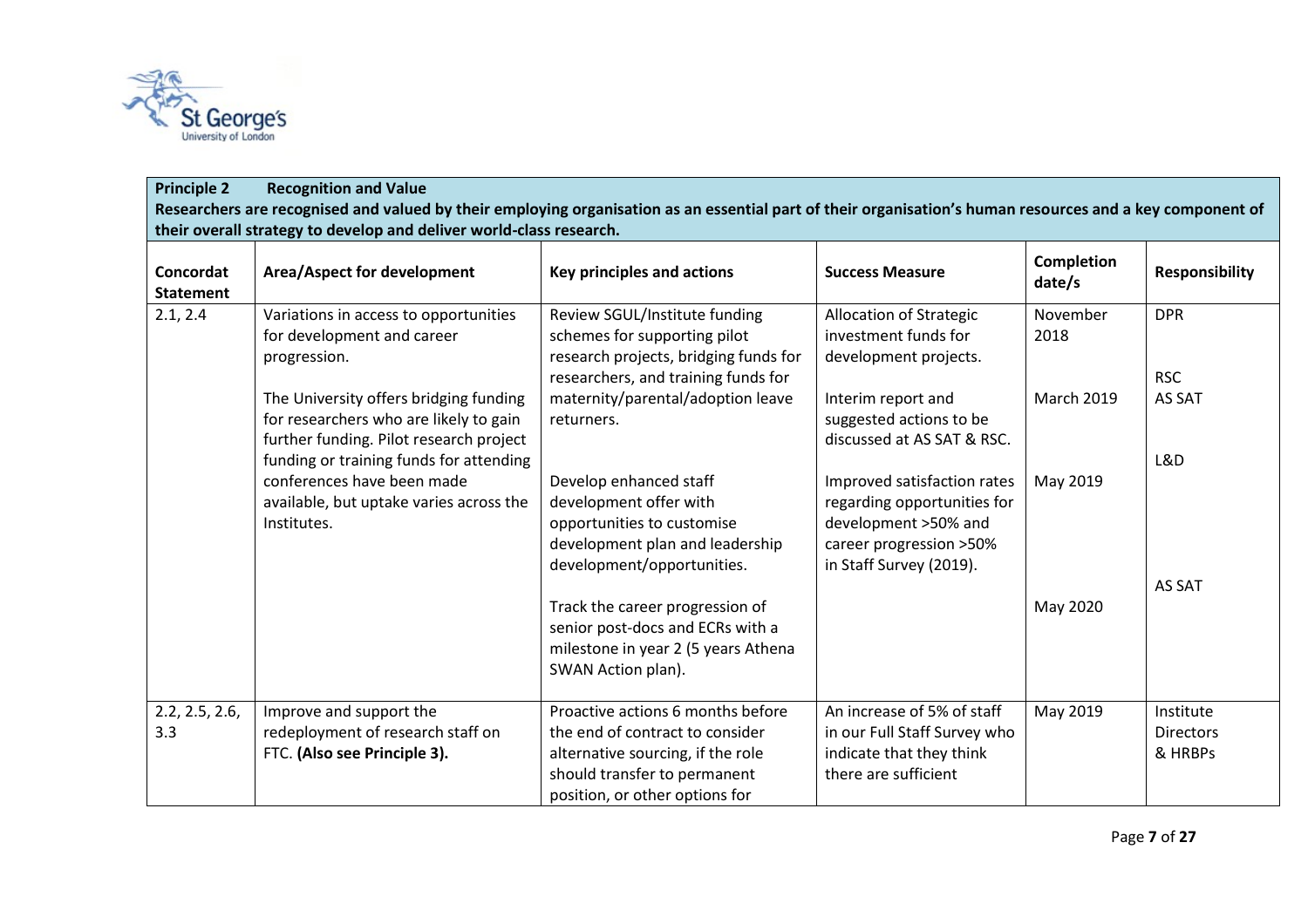

|     |                                                                                                                                                | employee. Review by a range of key<br>internal stakeholders at a minimum<br>the line manager and HRBP.<br>Bridging fund utilised to retain key<br>research staff before securing<br>further funding in the near future.<br>Grant writing workshops provided.<br>Training for PIs on funding and<br>support for research before end of<br>contracts.<br>Improved PRs and ensuring career | opportunities for<br>progression.<br>CROS 2019 indicates an<br>increase of 5% in research<br>staff who feel they are<br>supported with<br>opportunities for<br>promotion and<br>progression. | May 2019             | Institute<br><b>Directors</b><br>L&D<br><b>JRES</b><br>PIs<br>Associate Dean |
|-----|------------------------------------------------------------------------------------------------------------------------------------------------|-----------------------------------------------------------------------------------------------------------------------------------------------------------------------------------------------------------------------------------------------------------------------------------------------------------------------------------------------------------------------------------------|----------------------------------------------------------------------------------------------------------------------------------------------------------------------------------------------|----------------------|------------------------------------------------------------------------------|
|     |                                                                                                                                                | coaching conversations are part of<br>this process.                                                                                                                                                                                                                                                                                                                                     |                                                                                                                                                                                              |                      | for Career<br>Development of<br>Research Staff                               |
| 2.3 | Researchers and managers are looking<br>to further develop their leadership<br>and management skillset and to be<br>supported to achieve this. | Taking on feedback from CROS 2017<br>and the Pulse Focus groups in<br>October/November 2017. Centrally<br>we will:<br>Continue to offer places on the<br>$\bullet$<br>Aurora Leadership programme;<br><b>HR for Managers Programme</b><br>Offering information, advice and                                                                                                              | Minimum 5 places funded<br>annually<br>CROS 2019 feedback                                                                                                                                    | Annually<br>May 2019 | L&D<br>HRBP/DHRD                                                             |
|     |                                                                                                                                                | guidance on performance<br>management essentials offered<br>termly;                                                                                                                                                                                                                                                                                                                     | indicates staff are satisfied<br>with access to training<br>opportunities > 75%.                                                                                                             |                      |                                                                              |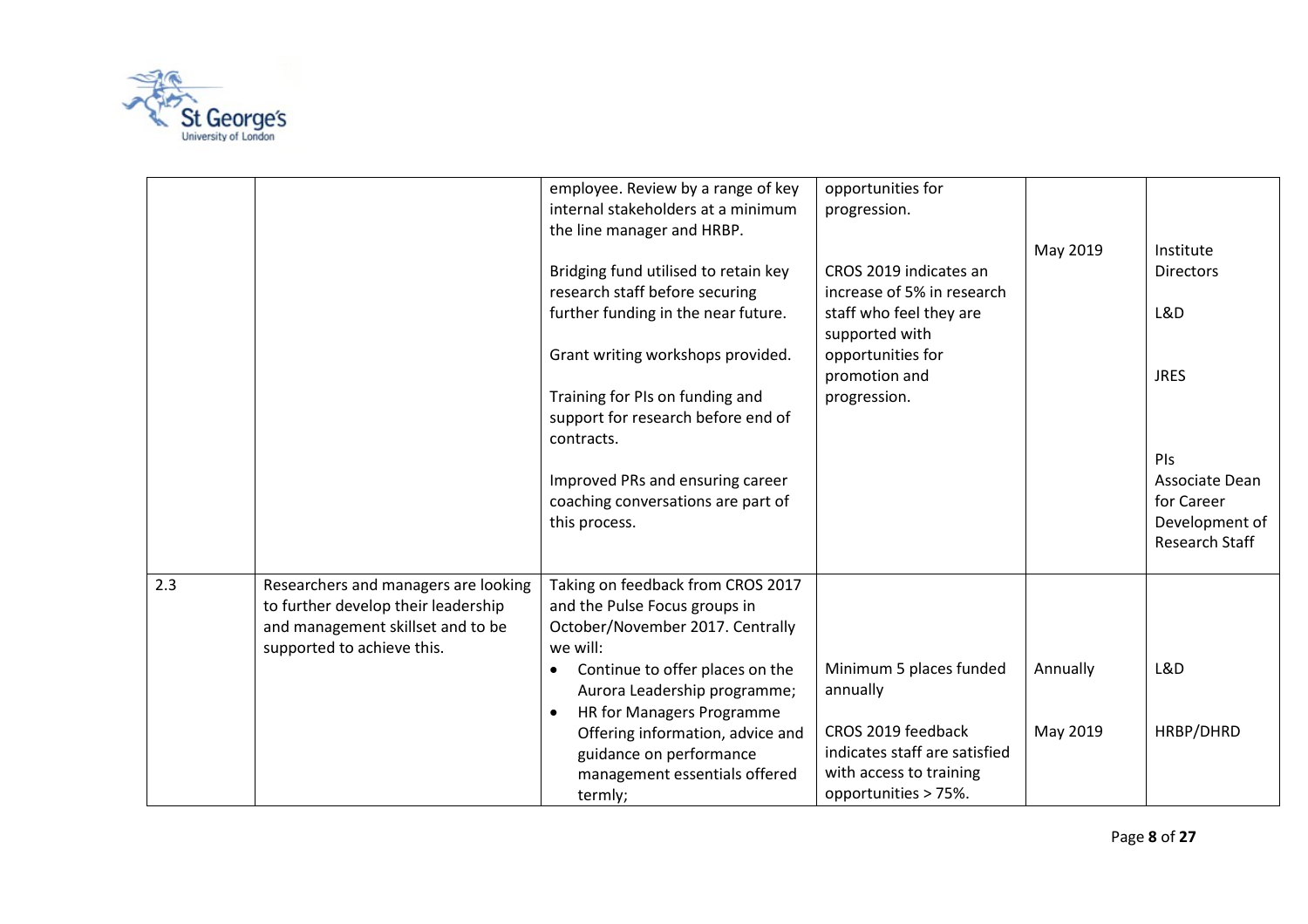

| Online and face-to-face EDI<br>training;<br>Central programme offer<br>including additional leadership<br>and management workshops;<br>Career coaching skills training for<br>staff with line management<br>responsibility to support delivery<br>of effective PRs; | <b>Feedback indicates</b><br>knowledge and<br>understanding of UK<br>initiatives relevant to<br>research staff has<br>improved significantly<br>e.g. HR in Research<br>Excellence Award > 50%. |                                                                                            | L&D                                                                            |
|---------------------------------------------------------------------------------------------------------------------------------------------------------------------------------------------------------------------------------------------------------------------|------------------------------------------------------------------------------------------------------------------------------------------------------------------------------------------------|--------------------------------------------------------------------------------------------|--------------------------------------------------------------------------------|
| Review and commission a<br>middle leadership development<br>programme annually;<br>Resources around researcher<br>career development,<br>information and research<br>opportunities signposted on<br>SGUL webpages.                                                  | Pulse Surveys and Staff<br>Survey indicate that staff<br>satisfaction about support<br>for development and<br>career progression<br>improves by at least 10%.                                  | <b>Pulse Surveys</b><br>June 2018 &<br><b>Nov 2018</b><br>Full staff<br>survey<br>May 2019 | L&D<br>Associate Dean<br>for Career<br>Development of<br><b>Research Staff</b> |
| As well as centrally provided<br>programmes role-specific training<br>sits with the institutes who will<br>continue to ensure that provision<br>meets the needs of the range of<br>researchers in their discipline.                                                 |                                                                                                                                                                                                |                                                                                            | Institute<br><b>Directors</b><br><b>DPR</b>                                    |
| L&D to act on feedback from<br>research staff in CROS and PIRLS<br>(2019) to inform leadership and<br>management development offer<br>2019/20                                                                                                                       |                                                                                                                                                                                                | June 2019                                                                                  | L&D                                                                            |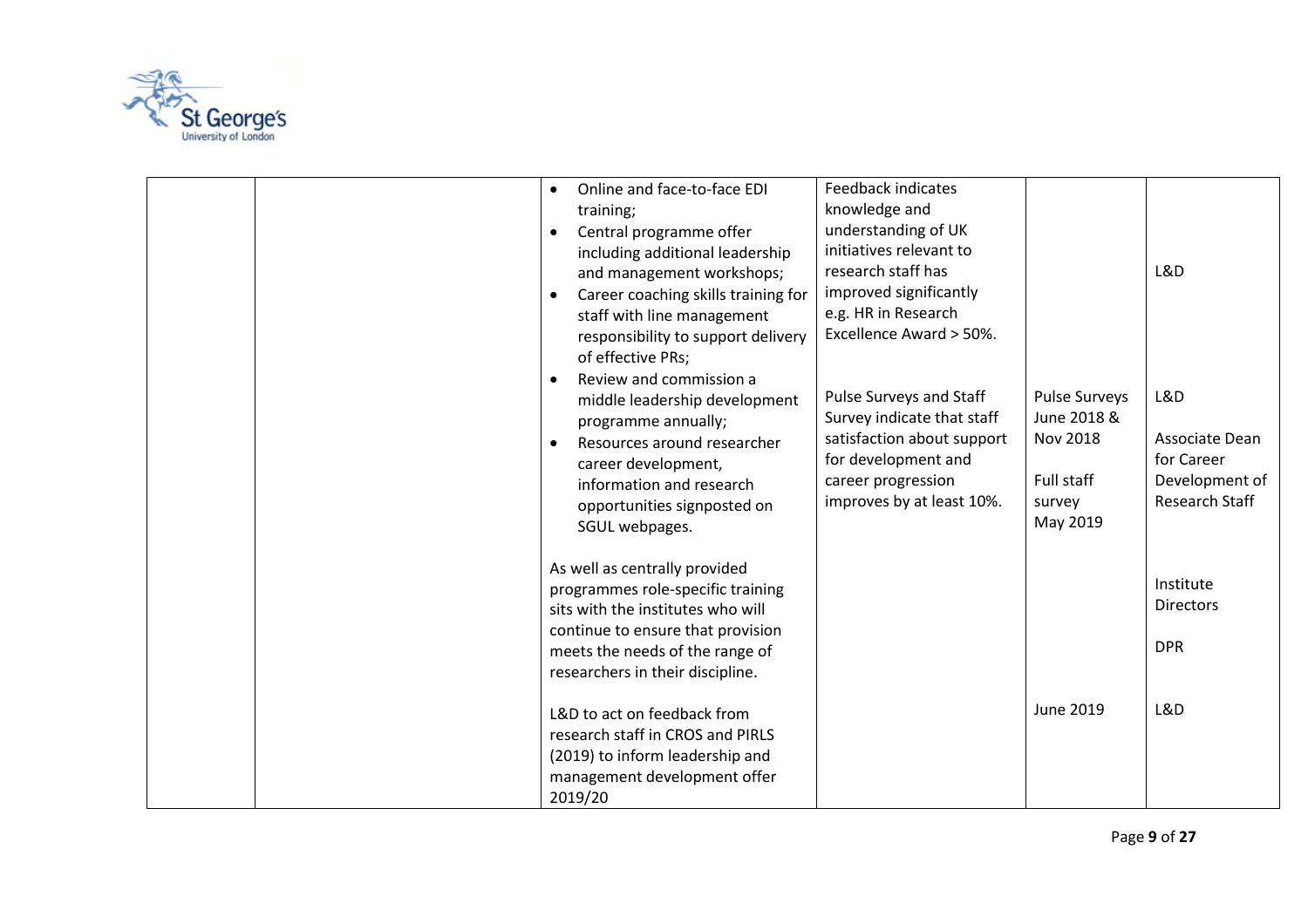

| 2.5 & 3.5 | Pay Progression for Researchers.                                                                                                   | Pay working group will be<br>established to ensure fairness across<br>our pay structures and specifically to<br>ensure appropriate targeted work to<br>address any equal pay and gender.<br>pay disparities. Chaired by the DP<br>Institutional Affairs, to further<br>analyse and develop specific<br>measureable actions, to address pay<br>disparities across the organisation.<br>Review starting salary policy and<br>investigate any inconsistency in how<br>starting salaries are determined.<br>Review our Merit Awards as part of a<br>wider review of recognition. | Improving gender pay gap<br>overall by at least a third<br>by March 2020.                                                                                                                                                                      | Annual<br>reporting<br><b>March 2019</b><br>and March<br>2020                                        | Deputy Principal<br>Institutional<br>affairs<br>DHR&OD<br>D&I Manager                                |
|-----------|------------------------------------------------------------------------------------------------------------------------------------|------------------------------------------------------------------------------------------------------------------------------------------------------------------------------------------------------------------------------------------------------------------------------------------------------------------------------------------------------------------------------------------------------------------------------------------------------------------------------------------------------------------------------------------------------------------------------|------------------------------------------------------------------------------------------------------------------------------------------------------------------------------------------------------------------------------------------------|------------------------------------------------------------------------------------------------------|------------------------------------------------------------------------------------------------------|
| 2.6       | For Institutes to improve their<br>approaches to talent development<br>and succession planning aligning this<br>to the PR process. | University academic promotion<br>application is advertised annually.<br>Run focus groups to explore<br>promotion barriers.<br>Run seminars by internal academics<br>and external speakers on their<br>experience of promotion.<br>Introduce buddy system for staff<br>considering promotion.                                                                                                                                                                                                                                                                                 | A more balanced<br>distribution of academics<br>along the pipeline.<br>Focused support for<br>researchers at different<br>career points and<br>identification of<br>organisational barriers.<br>Increase promotion<br>applications from under- | 2018<br>Promotion<br>round<br>and<br>2019<br>promotion<br>round<br>2018<br>Promotion<br>round<br>and | <b>DPR Institute</b><br><b>Directors</b><br>Associate Dean<br><b>EDI &amp; L&amp;D</b><br><b>DPR</b> |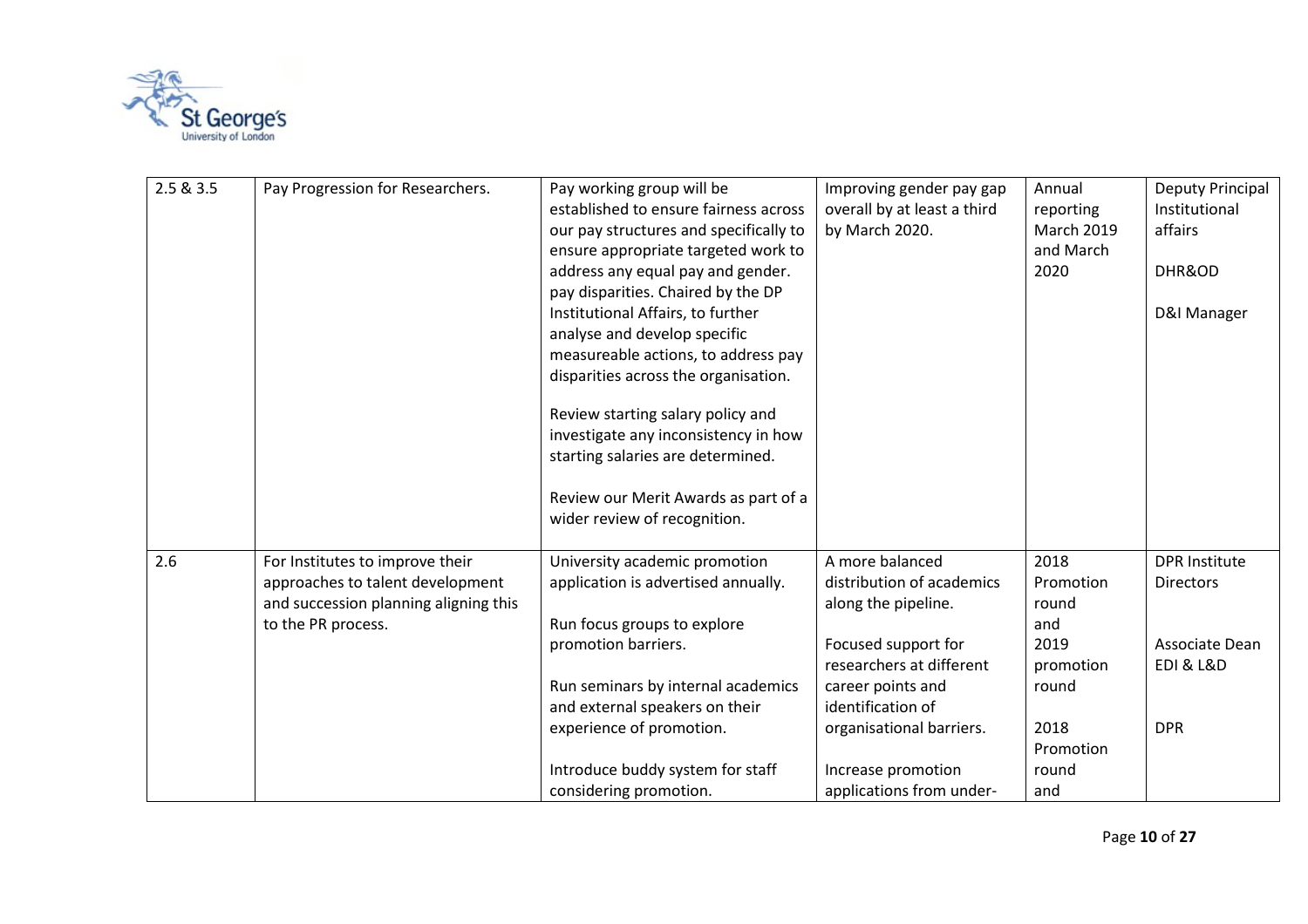

|                               |                                                                                                                                     |                                                                                                                            | represented staff groups in<br>all institutes.                                                                                                             | 2019<br>promotion<br>round            |                                                                  |
|-------------------------------|-------------------------------------------------------------------------------------------------------------------------------------|----------------------------------------------------------------------------------------------------------------------------|------------------------------------------------------------------------------------------------------------------------------------------------------------|---------------------------------------|------------------------------------------------------------------|
|                               |                                                                                                                                     |                                                                                                                            | Feedback from staff in<br>CROS and PIRLS (2019) will<br>indicate staff feel<br>supported with promotion<br>and progression (CROS<br>$201734.2\%) > 40\%$ . | <b>CROS 2019</b><br><b>PIRLS 2019</b> | Associate Dean<br>for Career<br>Development of<br>Research Staff |
|                               |                                                                                                                                     |                                                                                                                            | An increase of 5% of staff<br>in our Full Staff survey<br>indicates that staff feel<br>there are sufficient<br>opportunities for<br>progression.           | Full staff<br>survey 2019             | L&D                                                              |
| <b>Principle 3</b>            | <b>Support and Career Development</b>                                                                                               |                                                                                                                            |                                                                                                                                                            |                                       |                                                                  |
|                               | Researchers are equipped and supported to be adaptable and flexible in an increasingly diverse, mobile, global research environment |                                                                                                                            |                                                                                                                                                            |                                       |                                                                  |
| Concordat<br><b>Statement</b> | Area/Aspect for development                                                                                                         | Key principles and actions                                                                                                 | <b>Success Measure</b>                                                                                                                                     | <b>Completion</b><br>date/s           | <b>Responsibility</b>                                            |
| 3.1, 3.2, 3.6                 | Work towards increasing the retention<br>of staff at early stages of their<br>academic development.                                 | Track career progression of senior<br>post docs and ECRs for 5 years - 2<br>year milestone as part of this action<br>plan. | Full impact of 5-year<br>tracking project to set<br>future KPIs.                                                                                           | Dec 2019<br>(Dec 2022)                | <b>DPR</b><br>AS SAT                                             |
|                               |                                                                                                                                     | Evaluate the effectiveness of ECR<br>induction days annually.                                                              | 2 year milestone as part of<br>this action plan                                                                                                            | <b>July 2018</b>                      | <b>DPR</b>                                                       |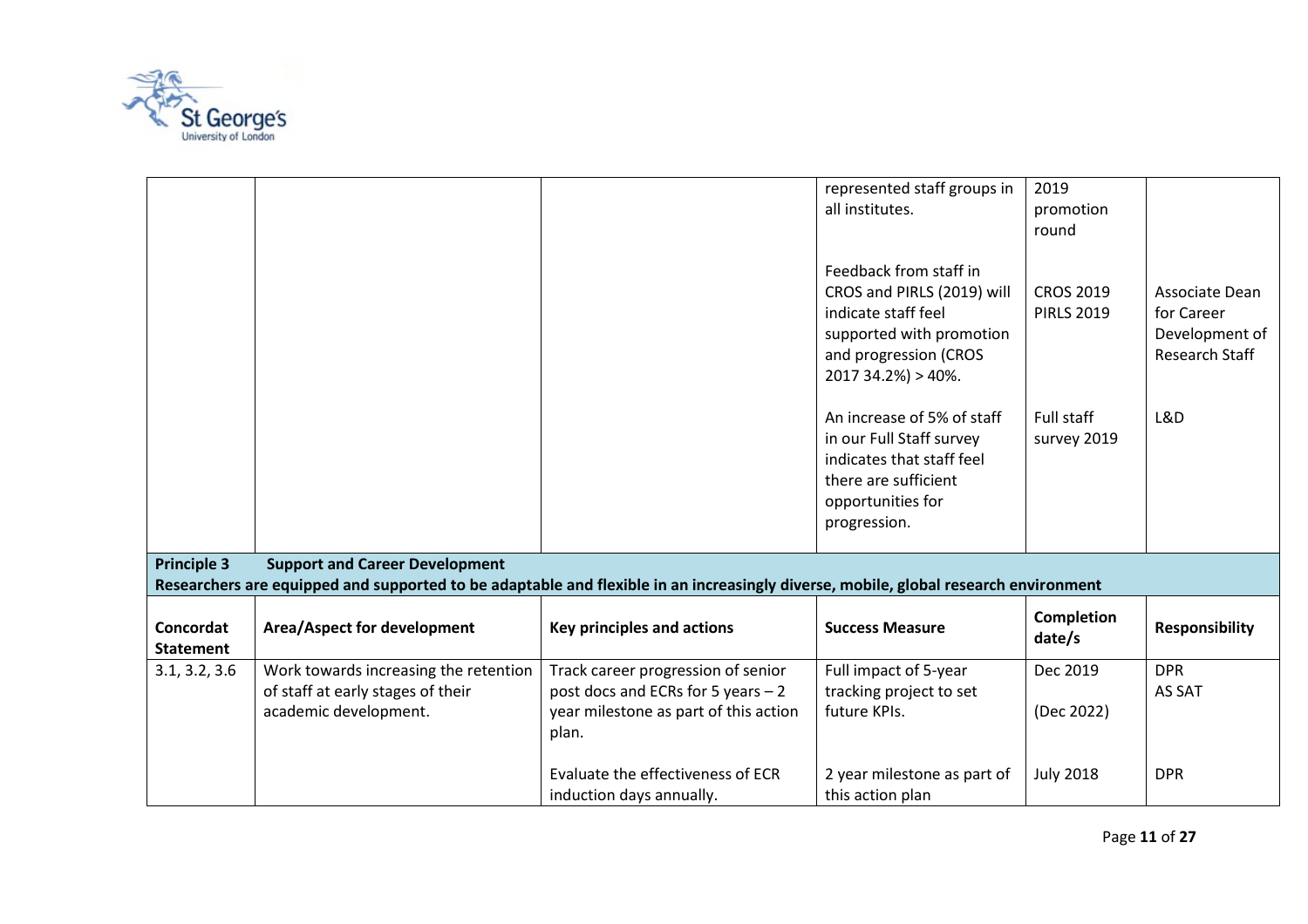

|                      |                                                                                                                           |                                                                                                                                        | May 2020                                                                                                                     |                   | & Institute<br><b>Directors</b>                                                                          |
|----------------------|---------------------------------------------------------------------------------------------------------------------------|----------------------------------------------------------------------------------------------------------------------------------------|------------------------------------------------------------------------------------------------------------------------------|-------------------|----------------------------------------------------------------------------------------------------------|
|                      |                                                                                                                           | Seek feedback from post-docs and<br>ECRs on their experiences of support<br>for career development and<br>suggestions for improvement. | CROS (2019) shows staff<br>feel supported in career<br>planning increase by 10%<br>and career management<br>increase by 20%. | May 2019          | Associate Dean<br>for Career<br>Development of<br><b>Research Staff</b><br>Institute<br><b>Directors</b> |
|                      |                                                                                                                           |                                                                                                                                        | <b>Full Staff Survey</b>                                                                                                     | Spring 2019       | L&D                                                                                                      |
|                      |                                                                                                                           | Evaluate impact of mentoring at a<br>university and institute level.                                                                   | Mentoring feedback<br>indicates staff feel<br>supported, CROS 2019<br>indicates 15% increase in<br>being mentored.           | <b>March 2019</b> | Associate Dean<br>for Career<br>Development of<br><b>Research Staff</b><br>Institute<br><b>Directors</b> |
|                      |                                                                                                                           | Review how bridging fund is<br>allocated and the impact it has on<br>progression of researchers.                                       | Current levels of funding<br>are maintained.                                                                                 | Annually          | L&D<br>Dean of<br>Research and<br><b>RSC</b>                                                             |
| 3.1, 3.53.7<br>& 3.9 | <b>Effective and timely Performance</b><br>Reviews (PRs) for Academic Staff and<br>Researchers. PR satisfaction rates are | A review of the Performance PR.<br>System/process (May 2018 -<br>September 2018).                                                      | Guidance available and<br>referenced HR<br>documentation including,                                                          | September<br>2018 | DHR&OD<br>L&D                                                                                            |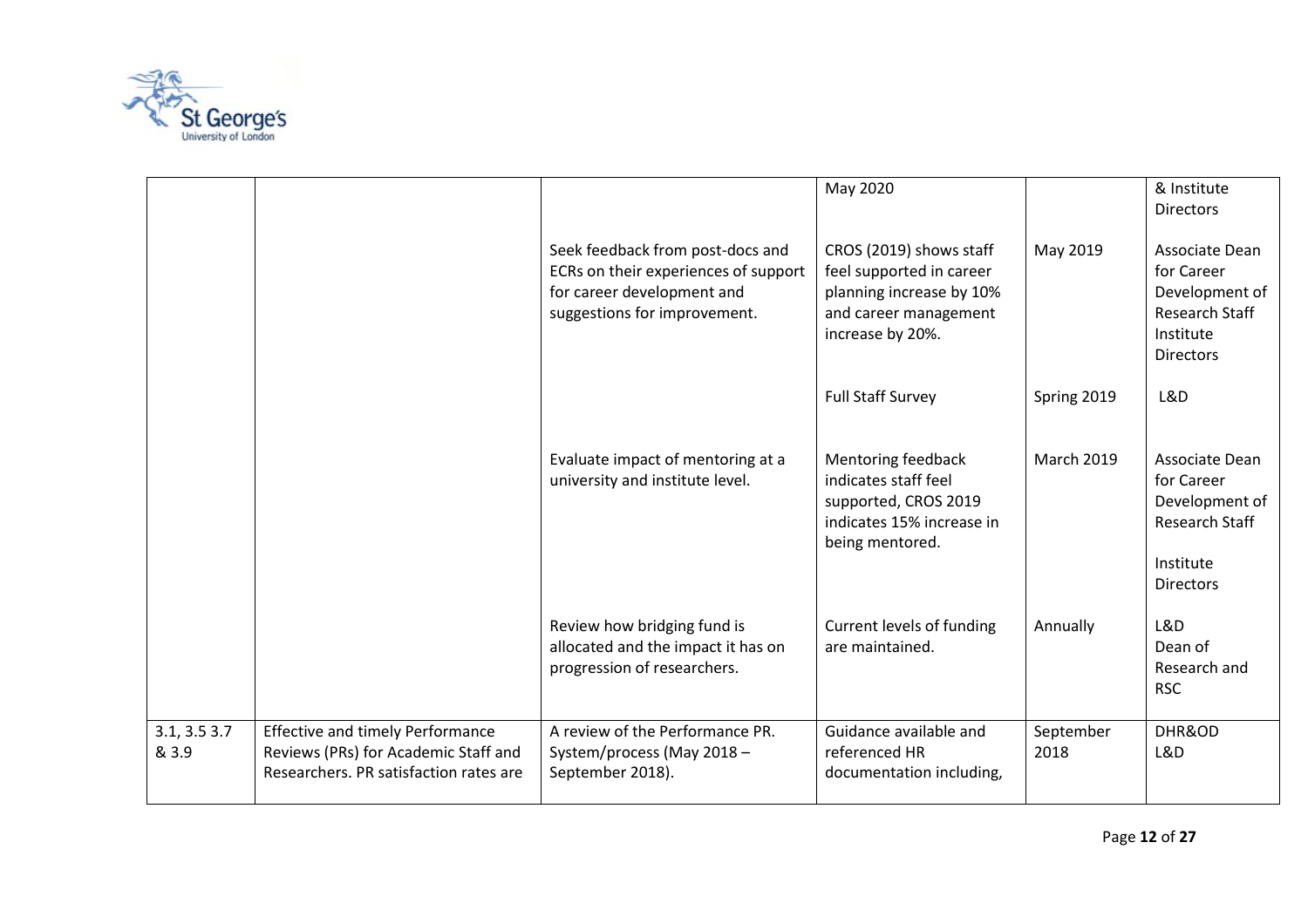

|                        | between 50% and 70% (based on Staff<br>Survey 2016 or PIRLS and CROS 2017).<br>Feedback in Pulse Focus group<br>October/November 2017 highlighted<br>that staff felt that there was an<br>inconsistent approach to PRs across | Strengthen the PR process to<br>improve consistency and timeliness.<br>Ensure focus on development and<br>promotion, career aspirations, and<br>addition of EDI objectives for senior<br>leaders. Revised PR form, guidance, | induction, probation, and<br>PRs.                                                               |                                  |                                                                         |
|------------------------|-------------------------------------------------------------------------------------------------------------------------------------------------------------------------------------------------------------------------------|------------------------------------------------------------------------------------------------------------------------------------------------------------------------------------------------------------------------------|-------------------------------------------------------------------------------------------------|----------------------------------|-------------------------------------------------------------------------|
|                        | SGUL.                                                                                                                                                                                                                         | training for reviewers and reviewees.<br>Improved use of PR to facilitate                                                                                                                                                    | Increased satisfaction rates                                                                    | May 2019                         | PIs<br>L&D                                                              |
|                        |                                                                                                                                                                                                                               | professional and personal<br>development of staff. PR topics to<br>include workload, work-life balance,<br>career development, mentoring and<br>readiness for promotion.                                                     | with PRs in Full Staff survey<br>(2019) > 50%, CROS and<br>PIRLs 2019 >70%.                     |                                  |                                                                         |
|                        |                                                                                                                                                                                                                               | Training for line managers in career<br>coaching.                                                                                                                                                                            | Increased % of PIs saying<br>they are confident<br>conducting PRs in PIRLS<br>(2019).           | September<br>2019                | Institute<br>Directors, line<br>managers and<br>L&D                     |
| 3.1, 3.2, 3.3<br>& 5.2 | Provision of a range of courses and<br>programmes to enable our research<br>active staff to develop transferable<br>skills and enhance their career<br>development and progression in a<br>diverse, mobile global research    | Review current training<br>programmes/offered centrally and at<br>institute level. Ensure the offer is fit<br>for purpose and is mapped against<br>training need identified in the CROS<br>and PIRLS surveys (2017).         | Review of training offered<br>completed. Gaps identified<br>and recommendations put<br>forward. | November<br>2018<br>January 2019 | L&D<br>Associate Dean<br>for Career<br>Development of<br>Research Staff |
|                        | environment (also applicable to<br>Principle 5).                                                                                                                                                                              | Align development against SGUL's<br>strategic plan/Operational plan and<br>Vitae's RDF to support improvement<br>and ensure gaps are minimised.                                                                              | Central and institute<br>programmes updated to<br>reflect recommendations                       | <b>March 2019</b>                | L&D<br>Associate Dean<br>for Career<br>Development of<br>Research Staff |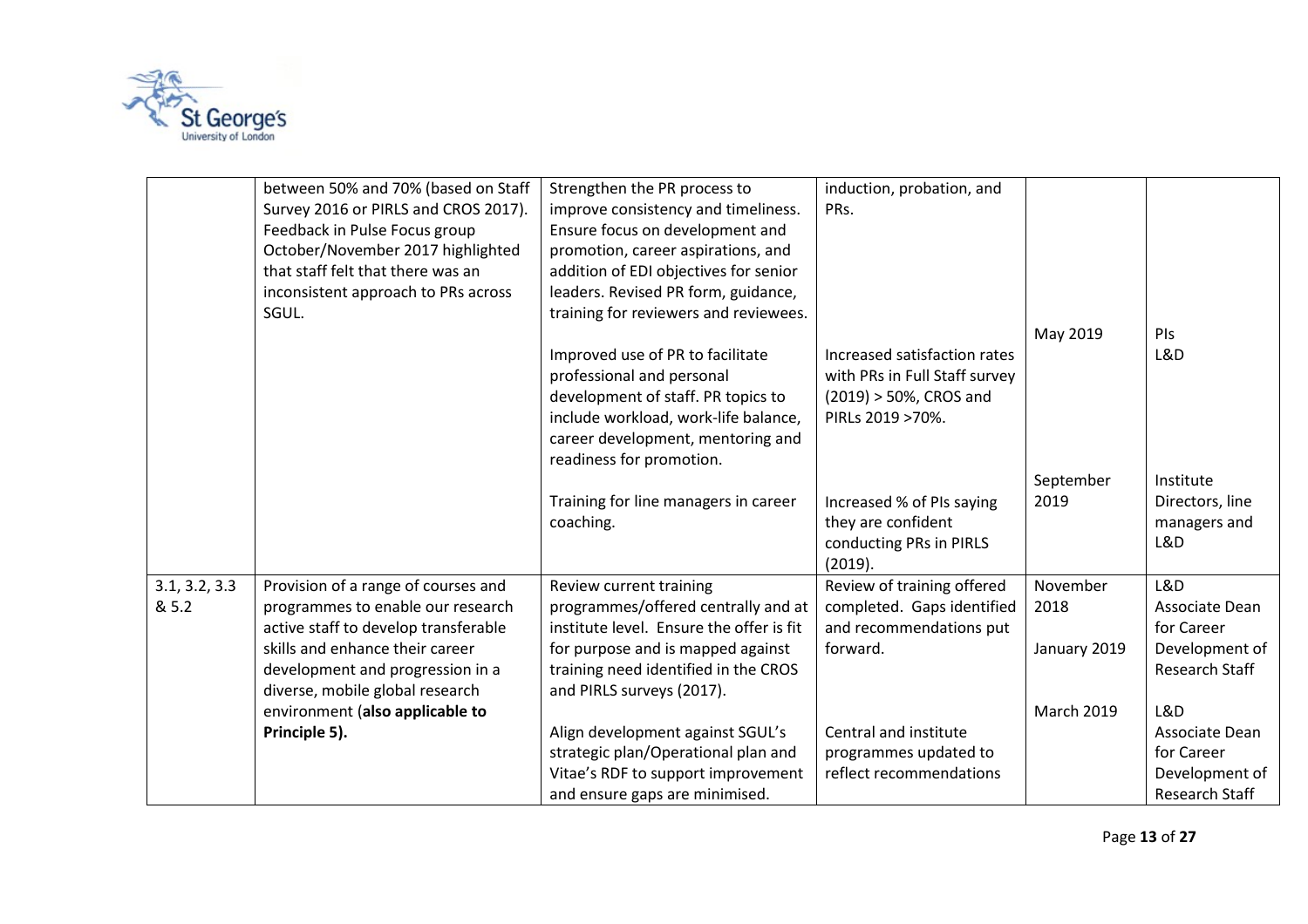

| within budgetary                                                       |                   |
|------------------------------------------------------------------------|-------------------|
| allocations.                                                           |                   |
| Ensure visibility and accessibility of                                 |                   |
| SGUL's central training offer.<br>Provision and up-take on<br>Annually | L&D               |
| Consider improved alignment for<br>courses, development                |                   |
| cross-institute approach to training<br>days, number of                | Individual        |
| researchers per grade/per<br>opportunities.                            | Institutes        |
| institute to enhance                                                   |                   |
| Develop and offer of a range of<br>research active staff               |                   |
| courses and skills development for<br>development.                     |                   |
| research staff, delivered through the                                  |                   |
| central L&D offer, CIDE, cross<br>Review yearly.<br>May 2019           | <b>CIDE</b>       |
| university seminar programme,<br>CROS 2019 indicates an                | Individual        |
| annual careers events, JRES and<br>increase in staff who have          | <b>Institutes</b> |
| been able to teach/lecture<br>institute training opportunities, in     |                   |
| order to stay competitive in both<br>and/or have had access to         | Associate Dean    |
| internal and external job markets.<br>teaching skills                  | for Career        |
| development.                                                           | Development of    |
| A range of researchers at SGUL are<br>Annually                         | Research Staff    |
| involved in teaching and CIDE                                          |                   |
| provide training opportunities to                                      |                   |
| develop this strand of their careers.                                  |                   |
| CIDE offers the PGCert HBE and a                                       |                   |
| range of Teaching and Learning                                         |                   |
| workshops to support development                                       |                   |
| of researcher's teaching skills.                                       |                   |
|                                                                        |                   |
| JRES has launched Professionalising<br>May 2020                        | <b>JRES</b>       |
| the Research Application process                                       |                   |
| (March 2018). Supporting research                                      |                   |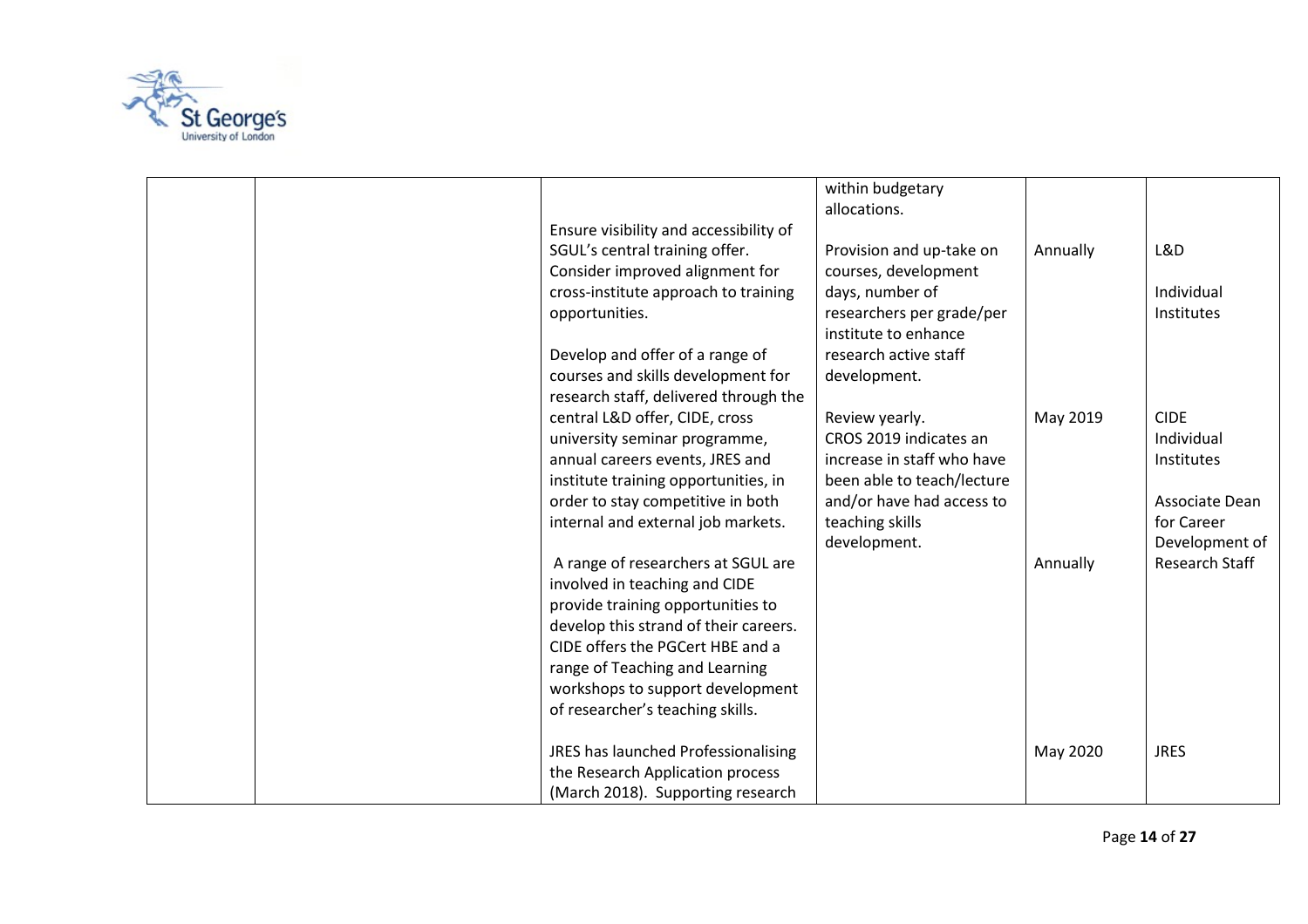

|          |                                                                                     | staff to be more successful in<br>winning research grants.                                                    | Enable accurate application<br>data to be compiled<br>annually<br>Increase research income<br>by 40% by 2022.<br>(Two year milestone May<br>$2020$ ).                                                                        |                   |                                      |
|----------|-------------------------------------------------------------------------------------|---------------------------------------------------------------------------------------------------------------|------------------------------------------------------------------------------------------------------------------------------------------------------------------------------------------------------------------------------|-------------------|--------------------------------------|
| 3.3, 3.4 | Accessibility of leadership training and<br>development.                            | Review and strengthen leadership<br>development, as part of a new L&D<br>offer.                               | Deliver pilot programme,<br>including training on<br>inclusive leadership (>8<br>participants), and evaluate<br>feedback.                                                                                                    | September<br>2018 | L&D<br>D&I Manager<br>DHR&OD         |
|          |                                                                                     |                                                                                                               | Commitment to provide,<br>talent development and<br>L&M courses/programmes<br>as part of our central<br>development offer<br>annually. Reviewed and<br>updated annually to ensure<br>strategic and operational<br>alignment. | Annually.         | L&D                                  |
|          |                                                                                     |                                                                                                               | Participation in leadership<br>shadowing (>5 female<br>staff).                                                                                                                                                               | May 2020          | Institute<br><b>Directors</b>        |
| 3.5      | Variations in access to opportunities<br>for development and career<br>progression. | The SGUL offers bridging funding for<br>researchers who are likely to gain<br>further funding. Pilot research | New policy on research<br>support.                                                                                                                                                                                           | November<br>2018  | <b>DPR</b><br>Institute<br>Directors |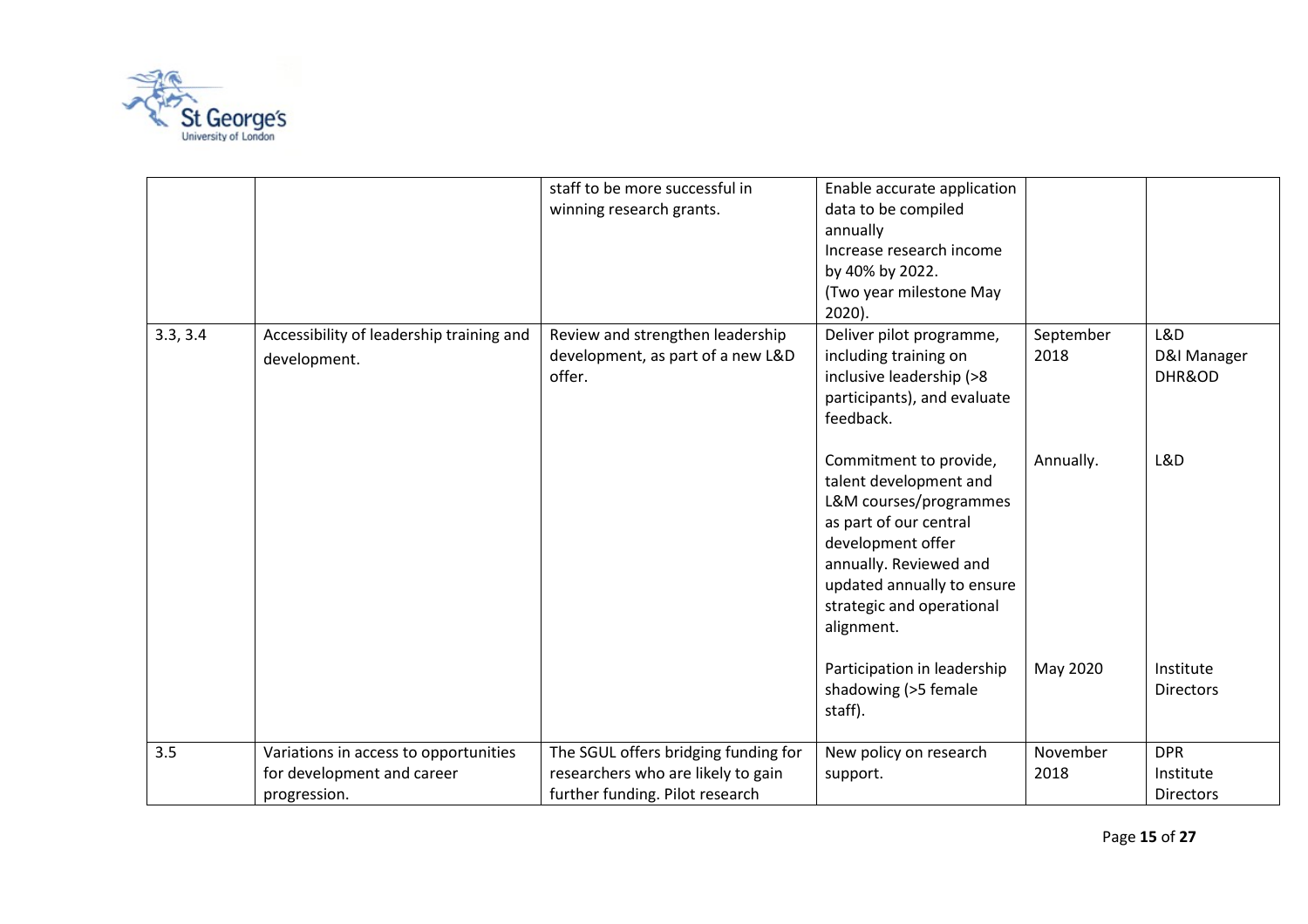

|     |                                                                                                                                           | project funding or training funds for<br>attending conference have been<br>made available, but uptake varies<br>across the Institutes.<br>Review University/Institute funding<br>schemes for supporting pilot<br>research projects, bridging funds for<br>researchers, and training funds for<br>maternity/parental/adoption leave<br>returners.<br>Interim report and suggested actions | Improved satisfaction rate<br>on opportunities for<br>development and career<br>progression in Staff Survey<br>2019. | <b>March 2019</b><br><b>July 2019</b> | L&D                                                                            |
|-----|-------------------------------------------------------------------------------------------------------------------------------------------|------------------------------------------------------------------------------------------------------------------------------------------------------------------------------------------------------------------------------------------------------------------------------------------------------------------------------------------------------------------------------------------|----------------------------------------------------------------------------------------------------------------------|---------------------------------------|--------------------------------------------------------------------------------|
|     |                                                                                                                                           | to be discussed at AS SAT and RSC.                                                                                                                                                                                                                                                                                                                                                       |                                                                                                                      |                                       |                                                                                |
| 3.6 | Ensure inductions are the right fit for<br>research staff centrally, at an institute<br>level and locally. Review and update<br>annually. | Dedicated Induction Days for ECRs<br>have been introduced in 2017.<br>Evaluate the effectiveness of the<br>Induction Days annually.                                                                                                                                                                                                                                                      | Track the career<br>progression of senior post-<br>docs and ECRs for 5 years.                                        | May 2019<br>& May 2020                | <b>DPR</b><br>Associate Dean<br>for Career<br>Development of<br>Research Staff |
|     |                                                                                                                                           | Continue to raise awareness of the<br>Welcome Seminar, core compliance<br>training and orientation sessions.                                                                                                                                                                                                                                                                             | Actions implemented<br>ensure induction remains<br>fit for purpose and relevant<br>to researcher needs.              | <b>July 2018</b>                      | Associate Dean<br>for Career<br>Development of<br>Research Staff<br>L&D        |
|     |                                                                                                                                           | When new university website is<br>launched ensure induction pages<br>signpost key information for<br>researchers for induction.                                                                                                                                                                                                                                                          | CROS and PIRLS 2019<br>shows inductions are fit for<br>purpose and satisfaction<br>increases by 5% for both          | May 2019                              | <b>RIMs</b><br>L&D                                                             |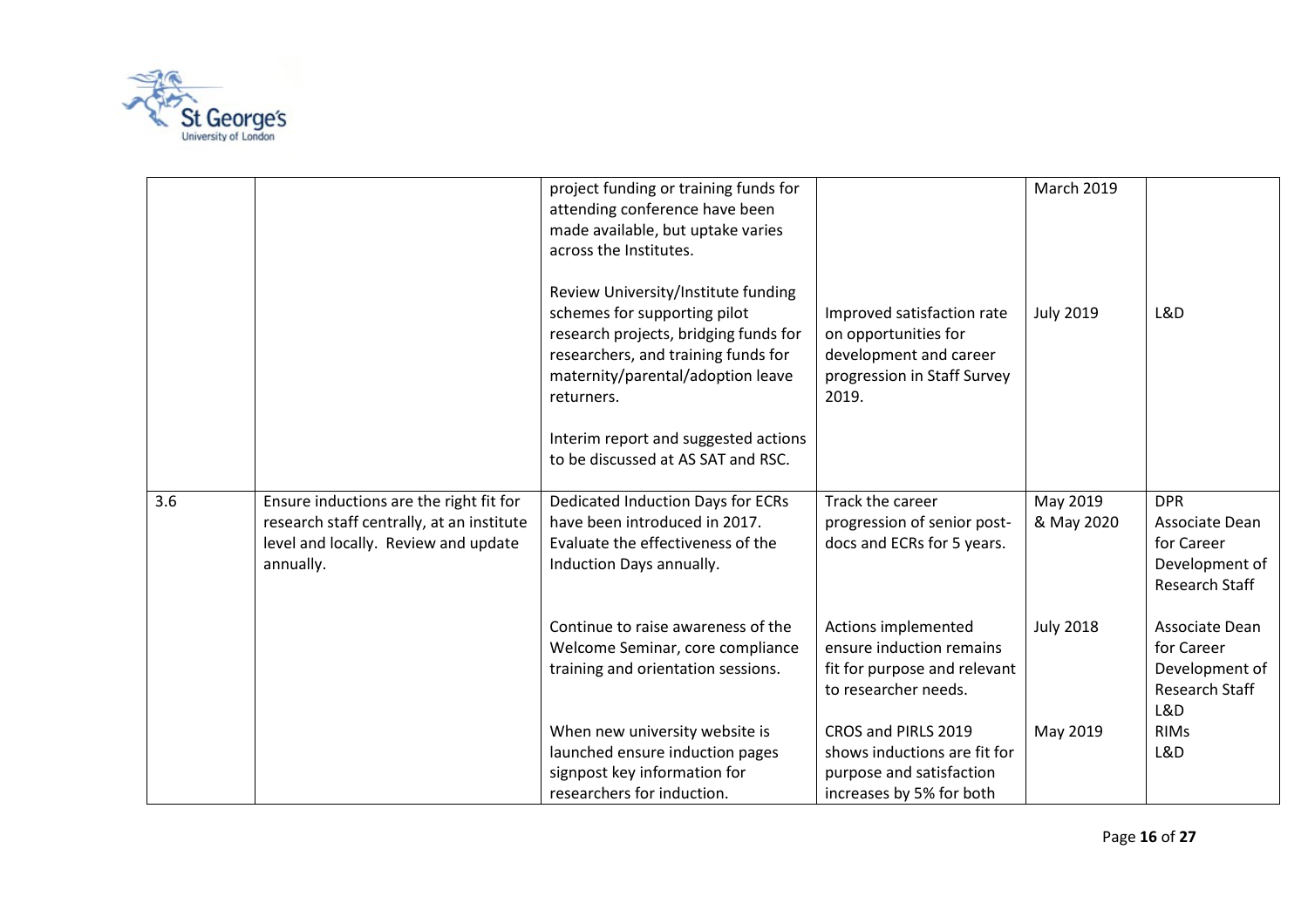

|                                     |                                                                                                                                                                                                                                                                |                                                                                                                                                                                                                                                                                                      | centrally and<br>departmentally.                                              |                     |                                                             |
|-------------------------------------|----------------------------------------------------------------------------------------------------------------------------------------------------------------------------------------------------------------------------------------------------------------|------------------------------------------------------------------------------------------------------------------------------------------------------------------------------------------------------------------------------------------------------------------------------------------------------|-------------------------------------------------------------------------------|---------------------|-------------------------------------------------------------|
| 3.6, 3.8, 4.5                       | All staff have access to mentoring<br>either through the central offer or in<br>their departments/institutes though<br>uptake is mixed and would benefit for<br>a more updated cross-organisational<br>approach.                                               | See 4.5                                                                                                                                                                                                                                                                                              | See 4.5                                                                       | See 4.5             | See 4.5                                                     |
|                                     | Staff feedback suggests mentors<br>would welcome further training.<br>(See Principle 4)                                                                                                                                                                        |                                                                                                                                                                                                                                                                                                      |                                                                               |                     |                                                             |
| <b>Principle 4</b><br>their career. | The importance of researchers' personal and career development, and lifelong learning, is clearly recognised and promoted at all stages of                                                                                                                     |                                                                                                                                                                                                                                                                                                      |                                                                               |                     |                                                             |
| Concordat                           |                                                                                                                                                                                                                                                                |                                                                                                                                                                                                                                                                                                      |                                                                               | <b>Completion</b>   |                                                             |
| <b>Statement</b>                    | Area/Aspect for development                                                                                                                                                                                                                                    | <b>Key principles and actions</b>                                                                                                                                                                                                                                                                    | <b>Success Measure</b>                                                        |                     | <b>Responsibility</b>                                       |
|                                     |                                                                                                                                                                                                                                                                |                                                                                                                                                                                                                                                                                                      |                                                                               | date/s              |                                                             |
| 4.1, 5.6                            | Provision of a range of courses and<br>programmes to enable research-active<br>staff to develop transferable skills and<br>enhance their career development<br>and progression in a diverse, mobile<br>global research environment.<br>(Also see Principle 5). | See 5.6<br>Some roles are rotated or appointed<br>for a fixed period. Deans and<br>Associate Deans are appointed for<br>fixed periods, usually 3years.<br>Increase number of roles that are<br>rotated or appointed for fixed<br>period, and introduce shadowing<br>schemes and succession planning. | See 5.6<br>More opportunities for<br>career development into<br>senior roles. | See 5.6<br>May 2020 | See 5.6<br>RSC and the<br><b>Chief Operating</b><br>Officer |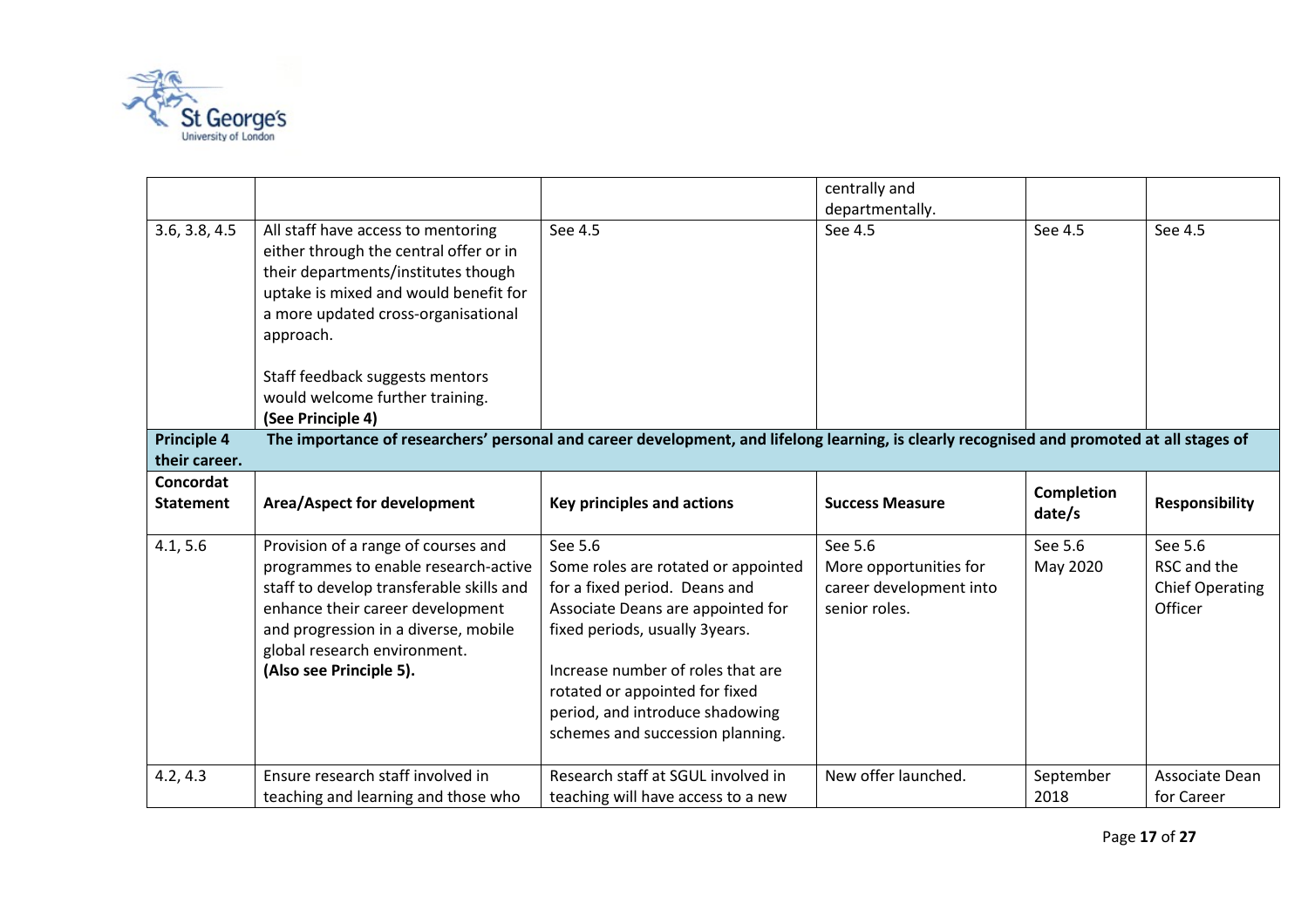

| want to prepare for academic practice<br>have access to relevant development<br>opportunities. | flexible provision of workshops and<br>short courses for professional<br>development in teaching and<br>learning delivered by CIDE within<br>IMBE. The offer includes:<br>CPD Scheme administered and<br>accredited by CIDE in association<br>(for some elements) with SGUL<br><b>Professional Education Centre</b><br>(PEC)<br>PGCert Healthcare & Biomedical<br>$\bullet$<br><b>Education (PGCert HBE)</b><br>St George's Health in Education<br>(SHINE Fellowship CPD Route<br>Continue to ensure staff are<br>signposted to appropriate<br>development courses, programmes<br>and events e.g. Education day.<br>Teaching development is discussed<br>as part of the PR process as<br>appropriate to staff career plans. | Attendance to workshops<br>and programmes by<br>research staff increases on<br>a yearly basis. Workshop<br>and programme<br>attendance is reported<br>yearly. | September<br>2019 | Development of<br>Research Staff<br><b>CIDE</b><br>PIs<br>L&D |
|------------------------------------------------------------------------------------------------|-----------------------------------------------------------------------------------------------------------------------------------------------------------------------------------------------------------------------------------------------------------------------------------------------------------------------------------------------------------------------------------------------------------------------------------------------------------------------------------------------------------------------------------------------------------------------------------------------------------------------------------------------------------------------------------------------------------------------------|---------------------------------------------------------------------------------------------------------------------------------------------------------------|-------------------|---------------------------------------------------------------|
|                                                                                                | Researchers should be encouraged<br>to seek HEA accreditation.                                                                                                                                                                                                                                                                                                                                                                                                                                                                                                                                                                                                                                                              | Increase in accreditation<br>applications to HEA<br>between Sept 2018 and<br>Sept 2020.                                                                       |                   | <b>CIDE</b>                                                   |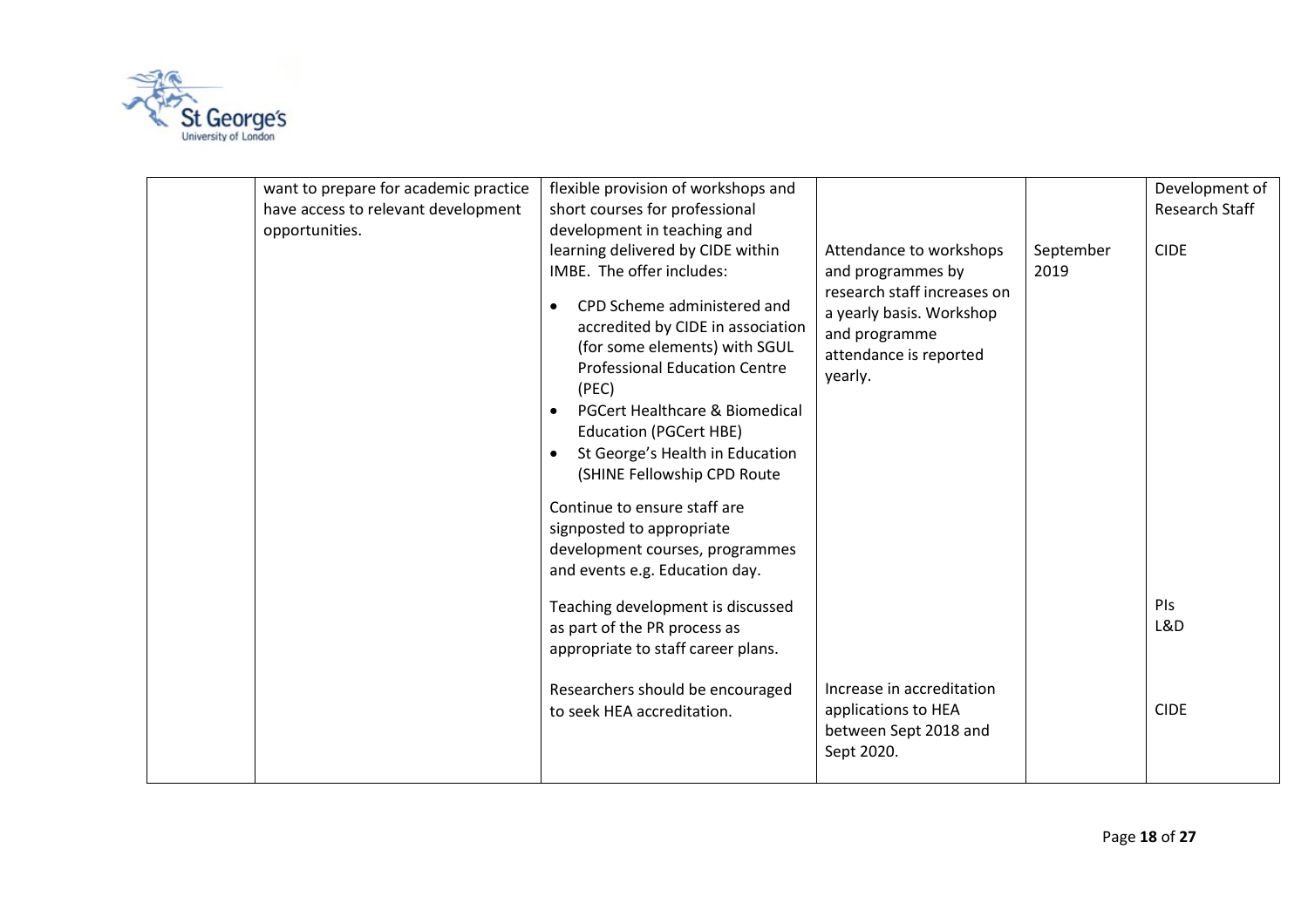

| 4.4 | Continue to support opportunities for<br>research staff to be represented<br>across the range of SGUL<br>organisational groups and<br>committees.                                                                 | 62.5 % of CROS 2017 respondents<br>feel that they have opportunities to<br>participate in decision-making<br>processes, which is an increase of<br>9.5 % since CROS 2015<br>Contract research staff's input is<br>sought through membership of key<br>organisational groups such as RSC,<br>REF 2021 Steering committee, AS<br>SAT, HRERIG.<br>Review of representation channels<br>for contract research staff to<br>determine improvements. | Feedback in CROS 2019<br>indicates that<br>opportunities to participate<br>in decision-making<br>processes remains at<br>around 60% (62.5% CROS<br>$2017$ ). | May 2019                      | <b>DPR</b><br>AS SAT<br>D&I Manager<br>Institute<br><b>Directors</b><br>Associate Dean<br>for Career<br>Development of<br>Research Staff |
|-----|-------------------------------------------------------------------------------------------------------------------------------------------------------------------------------------------------------------------|-----------------------------------------------------------------------------------------------------------------------------------------------------------------------------------------------------------------------------------------------------------------------------------------------------------------------------------------------------------------------------------------------------------------------------------------------|--------------------------------------------------------------------------------------------------------------------------------------------------------------|-------------------------------|------------------------------------------------------------------------------------------------------------------------------------------|
| 4.5 | All staff have access to mentoring<br>either through the central offer or in<br>their departments/institutes though<br>uptake is mixed and would benefit<br>from a more updated cross<br>organisational approach. | Review current mentoring offer<br>enabling all stakeholders to have<br>clear guidance, expectations and to<br>support career progression of<br>researchers at different points in<br>their careers.                                                                                                                                                                                                                                           | Monitor partnership rates<br>in updated mentoring<br>scheme increasing to 25<br>formal mentoring<br>partnerships per year.                                   | Annually                      | L&D<br>Research<br><b>Institutes</b>                                                                                                     |
|     | Staff feedback suggests mentors<br>would welcome further training.<br>(Also applicable to Principle 3).                                                                                                           | Training and guidance for all<br>mentors and mentees offered<br>termly.<br>L&D is facilitating peer mentoring<br>with the Post Doc group as a pilot<br>from April 2018.                                                                                                                                                                                                                                                                       | Mentors and mentees span<br>the entire academic<br>pipeline. Increase mentor<br>pool.                                                                        | CROS and<br>PIRLs May<br>2019 | L&D<br>Associate Dean<br>for Career<br>Development of<br>Research Staff                                                                  |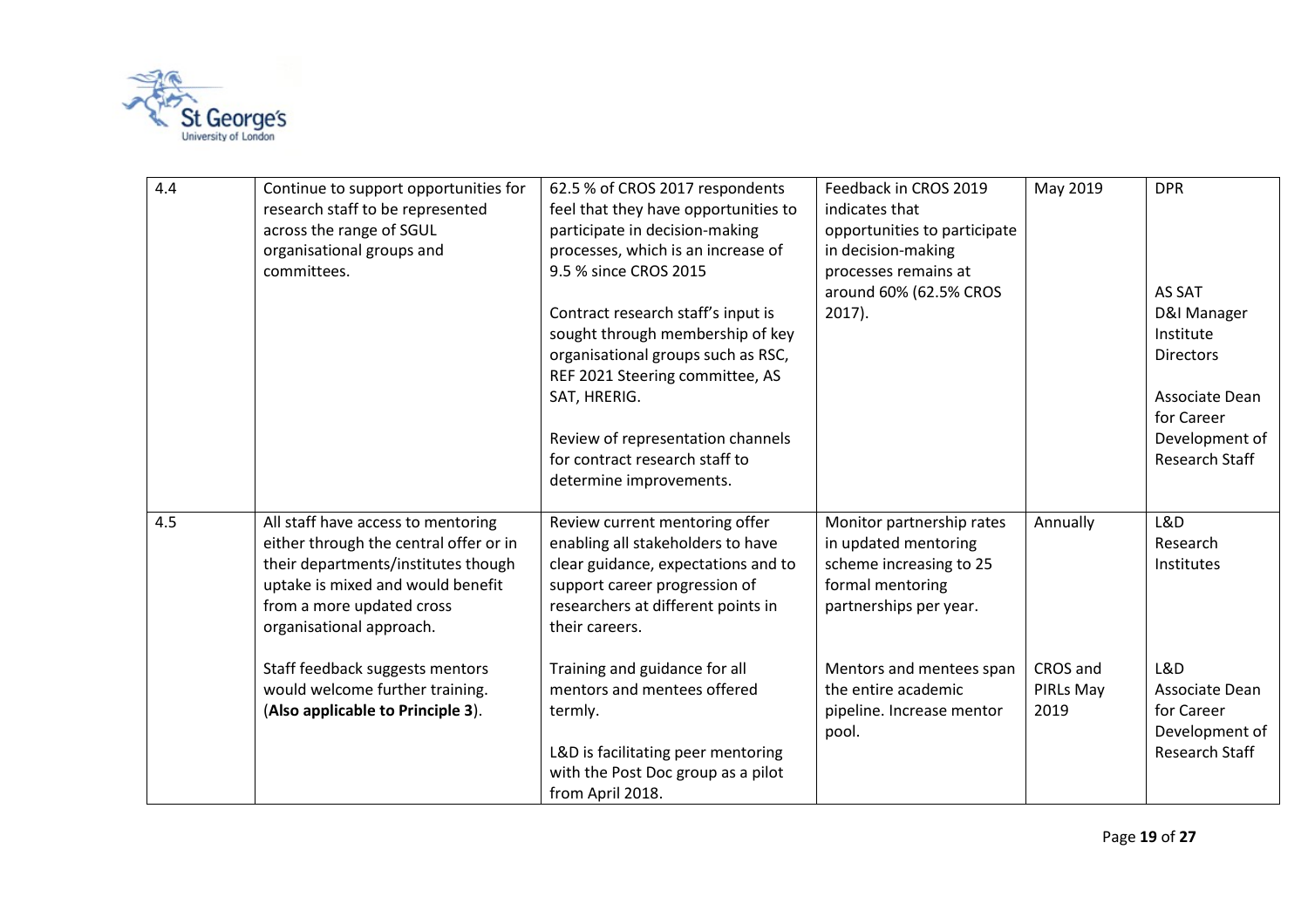

|                               |                                                                                                                                                              | <b>Ensure continuity of Early Career</b><br>Researchers (ECR) scientific mentor<br>pairing in each Institute.                                                                                                                                                                                                                                                                                                                        | Feedback from attendees<br>identifies updated scheme<br>has supported them in<br>their personal and<br>professional development. | Annually                    | Institute<br><b>Directors</b>        |
|-------------------------------|--------------------------------------------------------------------------------------------------------------------------------------------------------------|--------------------------------------------------------------------------------------------------------------------------------------------------------------------------------------------------------------------------------------------------------------------------------------------------------------------------------------------------------------------------------------------------------------------------------------|----------------------------------------------------------------------------------------------------------------------------------|-----------------------------|--------------------------------------|
| learning.                     | Principle 5 - Individual researchers share the responsibility for and need to pro-actively engage in their own personal and career development, and lifelong |                                                                                                                                                                                                                                                                                                                                                                                                                                      |                                                                                                                                  |                             |                                      |
| Concordat<br><b>Statement</b> | Area/Aspect for development                                                                                                                                  | Key principles and actions                                                                                                                                                                                                                                                                                                                                                                                                           | <b>Success Measure</b>                                                                                                           | <b>Completion</b><br>date/s | <b>Responsibility</b>                |
| 5.2                           | Further develop and improve the<br>qualities of the research application<br>process at SGUL supporting academics<br>to win more research grants.             | Identify, develop and support<br>research leaders to lead on new<br>research initiatives and funding<br>applications.<br>JRES to provide a comprehensive<br>service supporting grant application,<br>ensuring robust and advantageous<br>costing along with broader grant<br>application support.<br>JRES' Research funding team to work<br>with researchers Identifying<br>opportunities, and encouraging<br>targeted applications. | JRES working with<br>Institutes will conduct<br>audits of grants held and<br>relevant research funding<br>opportunities.         | May 2020                    | Head of<br>Enterprise<br><b>JRES</b> |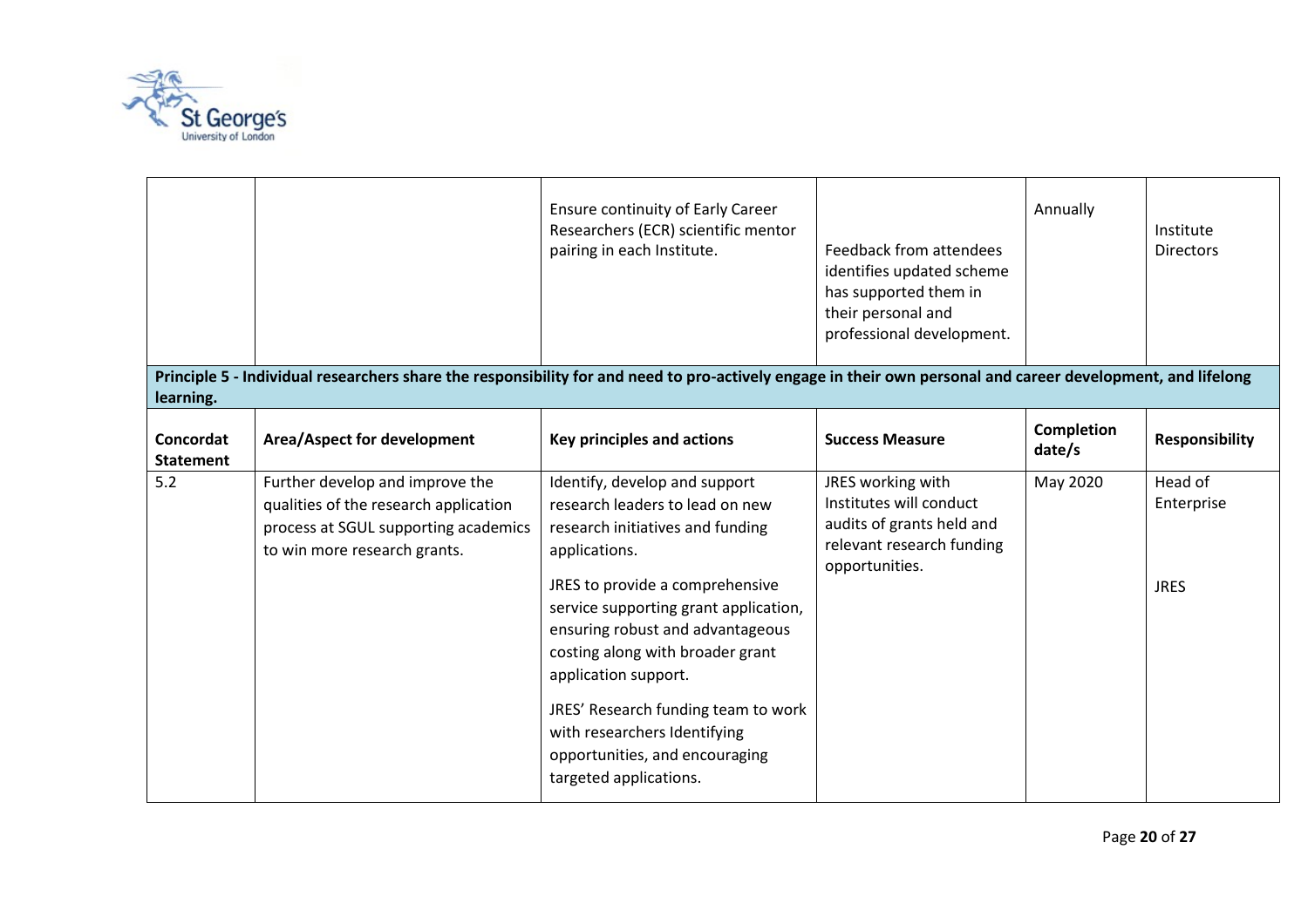

| 5.1, 5.3 | Ensuring that research at SGUL      | JRES will be offering SGUL as a venue  | Measured by increased       | May 2019         | Head of      |
|----------|-------------------------------------|----------------------------------------|-----------------------------|------------------|--------------|
|          | is conducted to rigorous standards  | for NIHR GCP training courses, which   | % awareness of RGF in       |                  | Research     |
|          | and maintains an environment that   | both SGUL and SGFT staff can           | <b>CROS and PIRLS</b>       |                  | Governance   |
|          | facilitates this process.           | attend, from Spring 2018.              | 2019 to match or increase   |                  |              |
|          |                                     |                                        | on 2017 results.            |                  |              |
|          |                                     | The JRES' SOP training reflects the    |                             |                  | <b>SGREC</b> |
|          |                                     | Health Research Authority (HRA) and    |                             |                  |              |
|          |                                     | the Medicines and Healthcare           |                             |                  |              |
|          |                                     | Products Regulatory Agency (MHRA)      |                             |                  |              |
|          |                                     | guidance with reference to GCP         |                             |                  | <b>JRES</b>  |
|          |                                     | training and UK Policy Framework       |                             |                  |              |
|          |                                     | for Health and Social Care Research    |                             |                  |              |
|          |                                     | (which supersedes the Research         |                             |                  |              |
|          |                                     | Governance Framework).                 |                             |                  |              |
|          |                                     | Implementation of SOP                  |                             |                  |              |
|          |                                     | requirements and recommendations       |                             |                  |              |
|          |                                     | for training for research staff with   |                             |                  |              |
|          |                                     | participant contact, including         |                             |                  |              |
|          |                                     | consent training, study-specific and   |                             |                  |              |
|          |                                     | SOP-specific training.                 |                             |                  |              |
|          |                                     | The JRES is offering relevant training |                             |                  |              |
|          |                                     | programmes for researchers to          |                             |                  |              |
|          |                                     | support this.                          |                             |                  |              |
|          |                                     |                                        |                             |                  |              |
| 5.4, 5.5 | Representation of research staff on | There are two key active research      | For research staff to feel  | <b>CROS 2019</b> | L&D          |
|          | relevant/applicable university      | staff society networks the             | their views are represented |                  |              |
|          | committees.                         | Post doc Forum and the Researcher      | CROS data 2017 V 2019       |                  |              |
|          |                                     | Development Group (RDG).               | shows that there has been   |                  |              |
|          |                                     |                                        | improvement in the          |                  |              |
|          |                                     |                                        | percentage of staff who     |                  |              |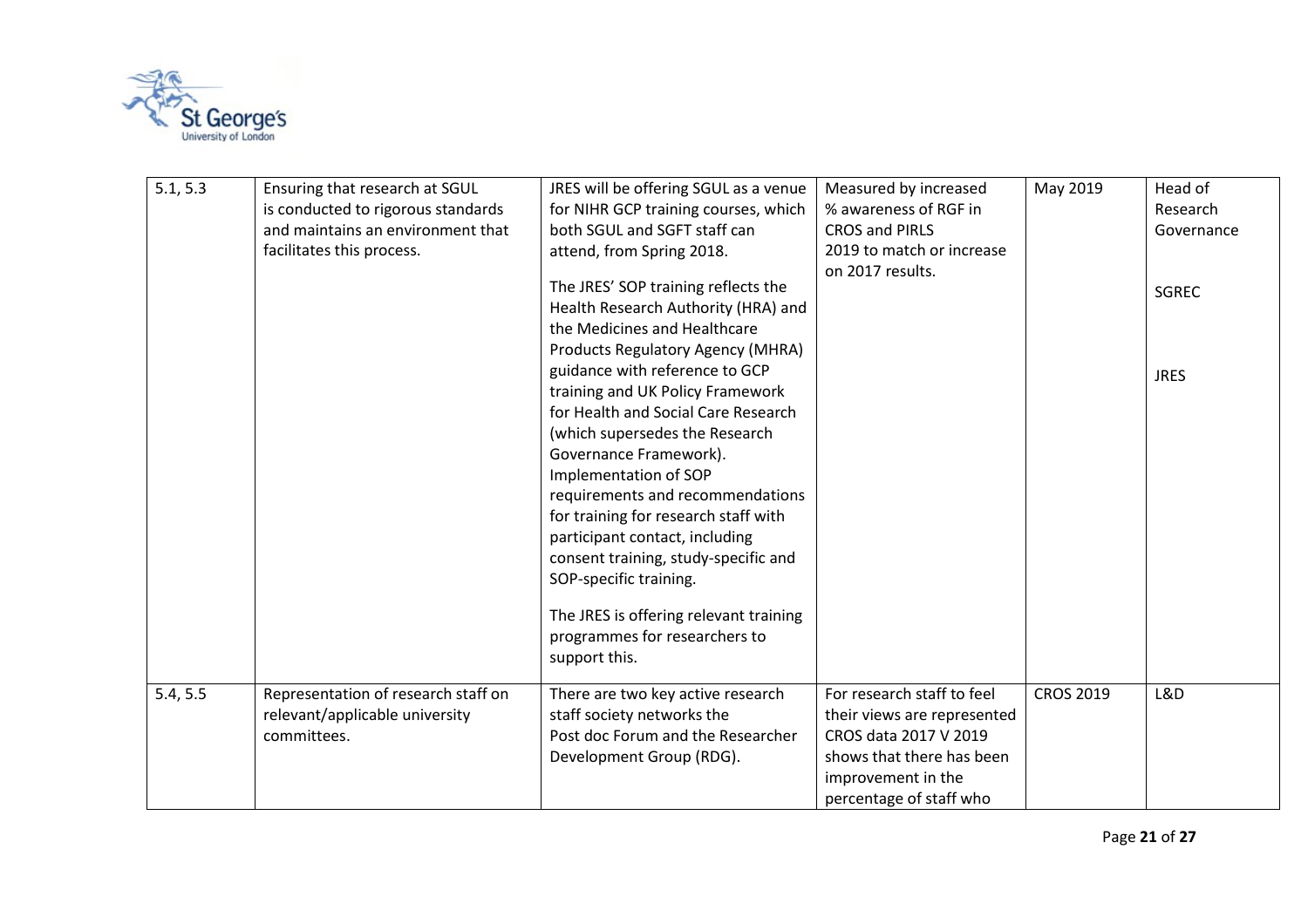

| Concordat<br><b>Statement</b> | Area/Aspect for development                                                                                                                              | Key principles and actions                                                                                                                                                                                        | <b>Success Measure</b>                                                                                           | Completion<br>date/s | <b>Responsibility</b>                                                          |
|-------------------------------|----------------------------------------------------------------------------------------------------------------------------------------------------------|-------------------------------------------------------------------------------------------------------------------------------------------------------------------------------------------------------------------|------------------------------------------------------------------------------------------------------------------|----------------------|--------------------------------------------------------------------------------|
|                               | Principle 6 - Diversity and equality must be promoted in all aspects of the recruitment and career management of researchers.                            |                                                                                                                                                                                                                   |                                                                                                                  |                      |                                                                                |
|                               |                                                                                                                                                          | and line managers).<br>Ensure the RDF is easily accessible<br>and signposted on the SGUL portal<br>and new webpages.                                                                                              |                                                                                                                  | December<br>2018     | L&D                                                                            |
|                               |                                                                                                                                                          | conversation (or equivalent).<br>Guidance on the RDF should be<br>outlined in PR guidance and<br>reviewer training for researchers (PIs                                                                           |                                                                                                                  | October<br>2018      | PIs<br>L&D                                                                     |
| 5.6                           | Provide support through the PR and<br>promotion of Vitae's RDF tool to<br>support research staff's focus on their<br>career development and progression. | Researchers should be encouraged<br>to engage with Vitae's RDF as tool<br>for considering future skills needs<br>and requirements relating to<br>career planning. Discussions are<br>included as part of their PR | Increased knowledge and<br>understanding by research<br>staff of RDF CROS 2019<br>awareness increases to<br>45%. | <b>CROS 2019</b>     | <b>DPR</b><br>Associate Dean<br>for Career<br>Development of<br>Research Staff |
|                               |                                                                                                                                                          | Support appointment of reps onto<br>all central university committees.<br>Including importance of succession<br>planning for continuity.                                                                          | feel their views are<br>represented at institute<br>level and university wide.                                   |                      |                                                                                |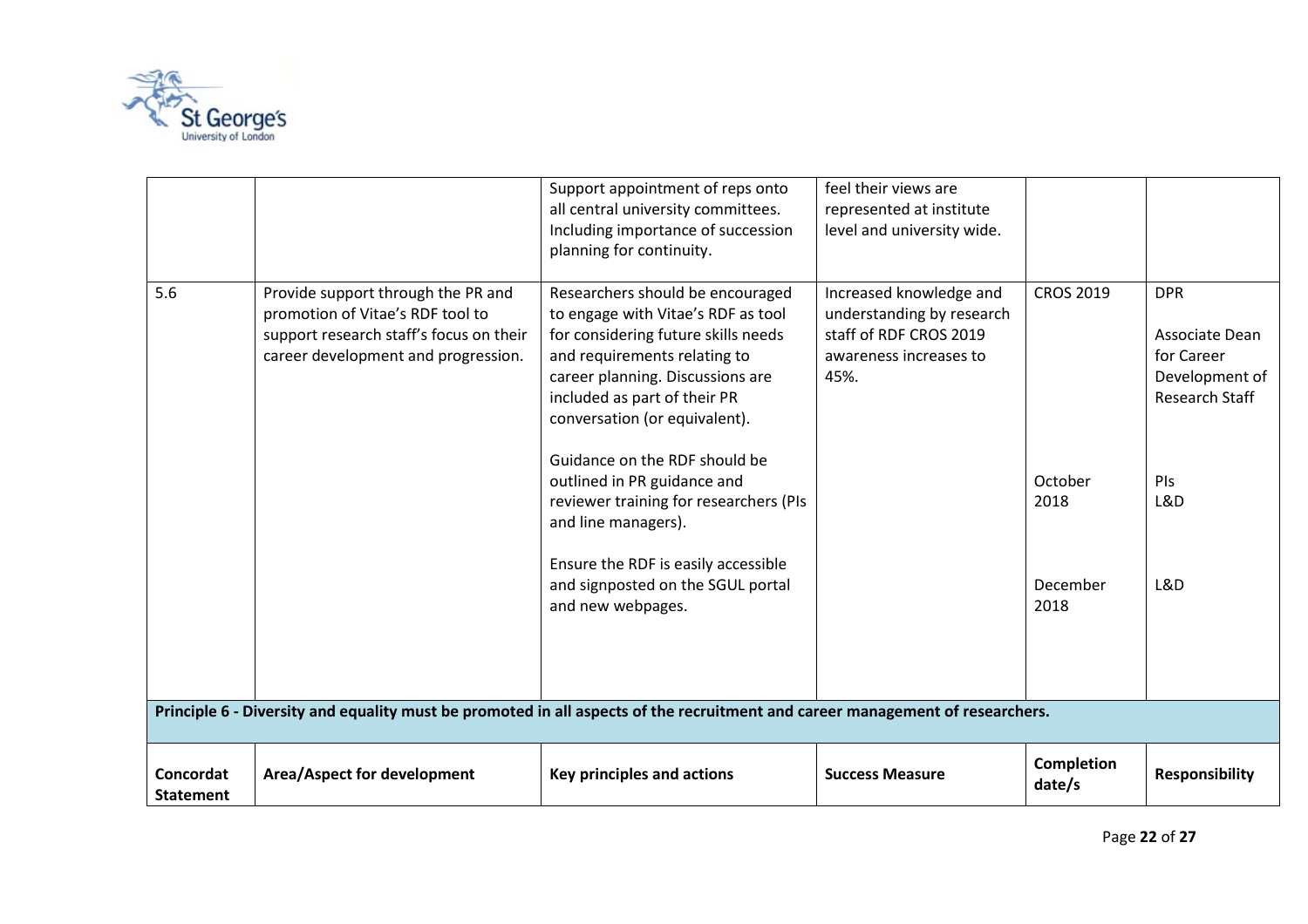

| 6.1, 1.1 | Ensure application of the Disability<br>Confident Scheme is communicated<br>across the professional departments<br>and institutes. Managers to support its<br>application ensuring inclusivity<br>(also, applicable to Principle 1). | <b>Disability Confident Scheme</b><br>guidance is available through the HR<br>pages on the portal and as part of<br>recruitment processes.                  | Increase our disability<br>disclosure rate to 5% in<br>2019, currently at 4%.<br>Current reasonable<br>adjustments guidance is<br>consulted on, reviewed and<br>updated. | <b>July 2019</b><br>September<br>2018 | <b>HR Operations</b><br>D&I Manager<br>L&D                            |
|----------|--------------------------------------------------------------------------------------------------------------------------------------------------------------------------------------------------------------------------------------|-------------------------------------------------------------------------------------------------------------------------------------------------------------|--------------------------------------------------------------------------------------------------------------------------------------------------------------------------|---------------------------------------|-----------------------------------------------------------------------|
| 6.2      | Supporting an equal and diverse<br>workforce and environment and<br>ensuring fair treatment for all.                                                                                                                                 | See 1.2, 1.3 and 1.4<br>New face-to-face UB training has<br>been designed and developed and is<br>offered quarterly to all staff.                           | See 1.2, 1.3 and 1.4                                                                                                                                                     | See 1.2, 1.3<br>and 1.4               | <b>HR</b><br>Dean for EDI<br>D&I Manager<br>Athena SWAN<br><b>SAT</b> |
| 6.4      | Flexible working relies on informal or<br>local arrangements.                                                                                                                                                                        | Strengthen process for flexible<br>working requests to ensure that it is<br>fairly and consistently managed.                                                | Data is available for<br>analysis.                                                                                                                                       | May 2019                              | <b>DHRD</b>                                                           |
|          |                                                                                                                                                                                                                                      | Increase number of job share<br>opportunities where operationally<br>possible.<br>Further advice and guidance for line<br>managers on workload distribution | 5% Increase in staff<br>satisfaction in workload<br>management - Full Staff<br>Survey (Work life balance)<br>2019.                                                       | May 2019                              | Institute<br><b>Directors</b>                                         |
|          |                                                                                                                                                                                                                                      | and balancing wider responsibilities<br>(including caring or parental<br>responsibilities), or part-time<br>working.                                        | Training course attendance<br>(>20 participants).                                                                                                                        | May 2019                              | DHRD/HRBP                                                             |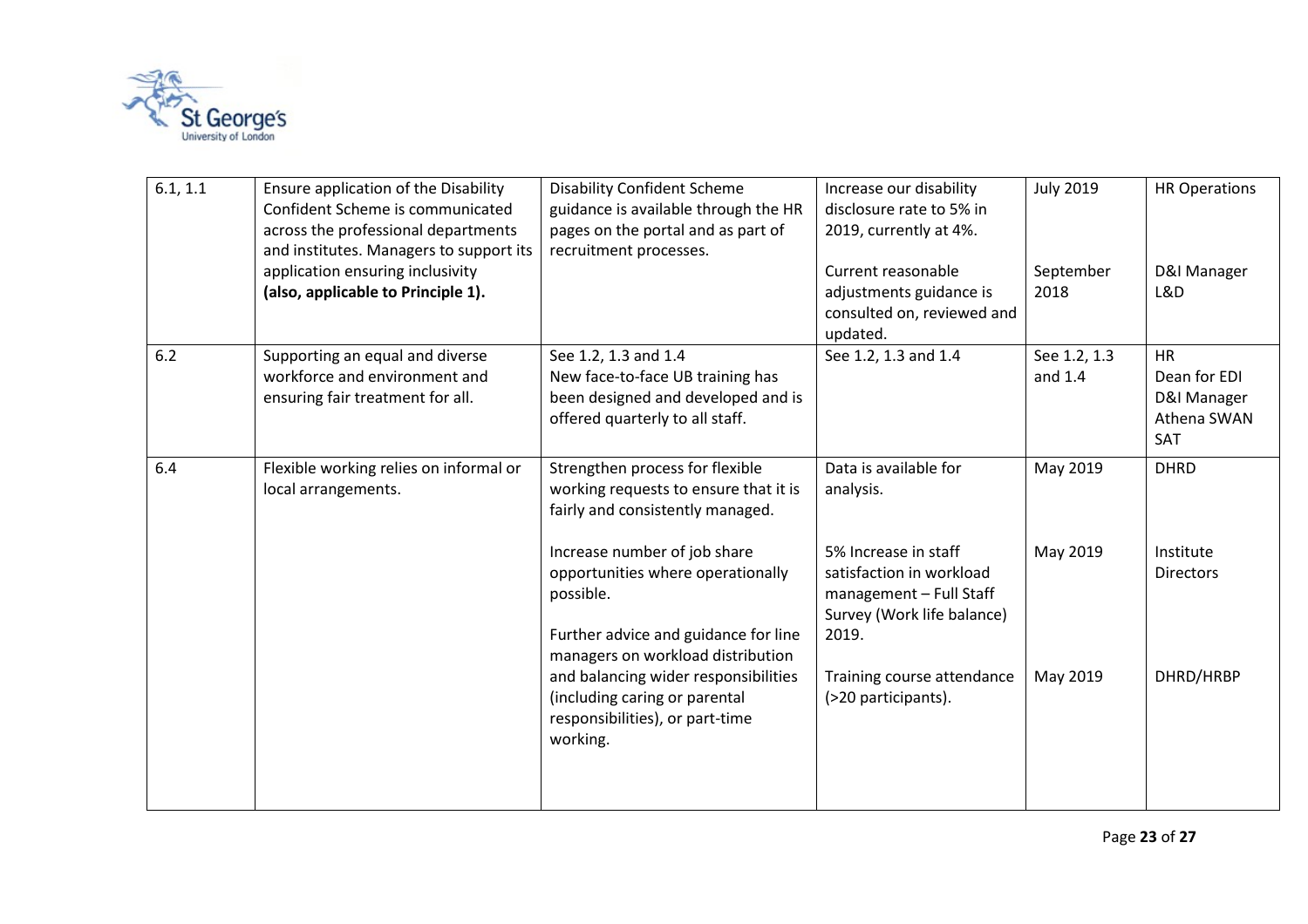

| 6.5 & 6.7 | Improved awareness and uptake of<br>paternity and parental leave.              | Regular publication of case studies<br>(of staff who have taken paternity or<br>parental leave) through Thrive<br>podcasts or featured articles in<br>Newsletter.                                                                                                                               | Increase in uptake of<br>paternity and/or parental<br>leave.                                                                  | Nov 2019          | D&I Manager<br>Athena SWAN<br>SAT<br>Institute<br><b>Directors</b> |
|-----------|--------------------------------------------------------------------------------|-------------------------------------------------------------------------------------------------------------------------------------------------------------------------------------------------------------------------------------------------------------------------------------------------|-------------------------------------------------------------------------------------------------------------------------------|-------------------|--------------------------------------------------------------------|
|           |                                                                                | Parents' and carers' email network<br>to be set up where information can<br>be shared on childcare issues<br>including parental leave.                                                                                                                                                          |                                                                                                                               | December<br>2018  | All staff with<br>Line<br>management<br>responsibility             |
| 6.6       | Access to leadership development<br>programmes.<br>(Also see Principle 3 & 4). | SGUL supports women to attend the<br>Aurora Leadership programme (run<br>by the Leadership Foundation)<br>2017-18 offered 9 places.                                                                                                                                                             | 2018/19 & 2019/20<br>continue participation<br>success.                                                                       |                   | L&D                                                                |
|           |                                                                                | Aurora Alumni to host a networking<br>event to share their career journeys<br>and highlight benefits of<br>participation in Aurora programme.<br>Positive action strategies developed<br>to recruit participants from BME<br>backgrounds as they were under<br>represented in previous intakes. | Increase in applications for<br>Aurora from more junior<br>research grades as they<br>were unrepresented in last<br>intake.   | <b>July 2018</b>  | L&D                                                                |
|           |                                                                                | SGUL to consider taking part in<br><b>BMentor programme and</b><br>Springboard piloted in 2019/20 (this<br>programme has more focus on junior                                                                                                                                                   | Springboard is successfully<br>hosted 2019/20<br>12 - 15 participants<br>Positive evaluation from<br>Springboard participants | September<br>2019 | L&D<br>D&I Manager                                                 |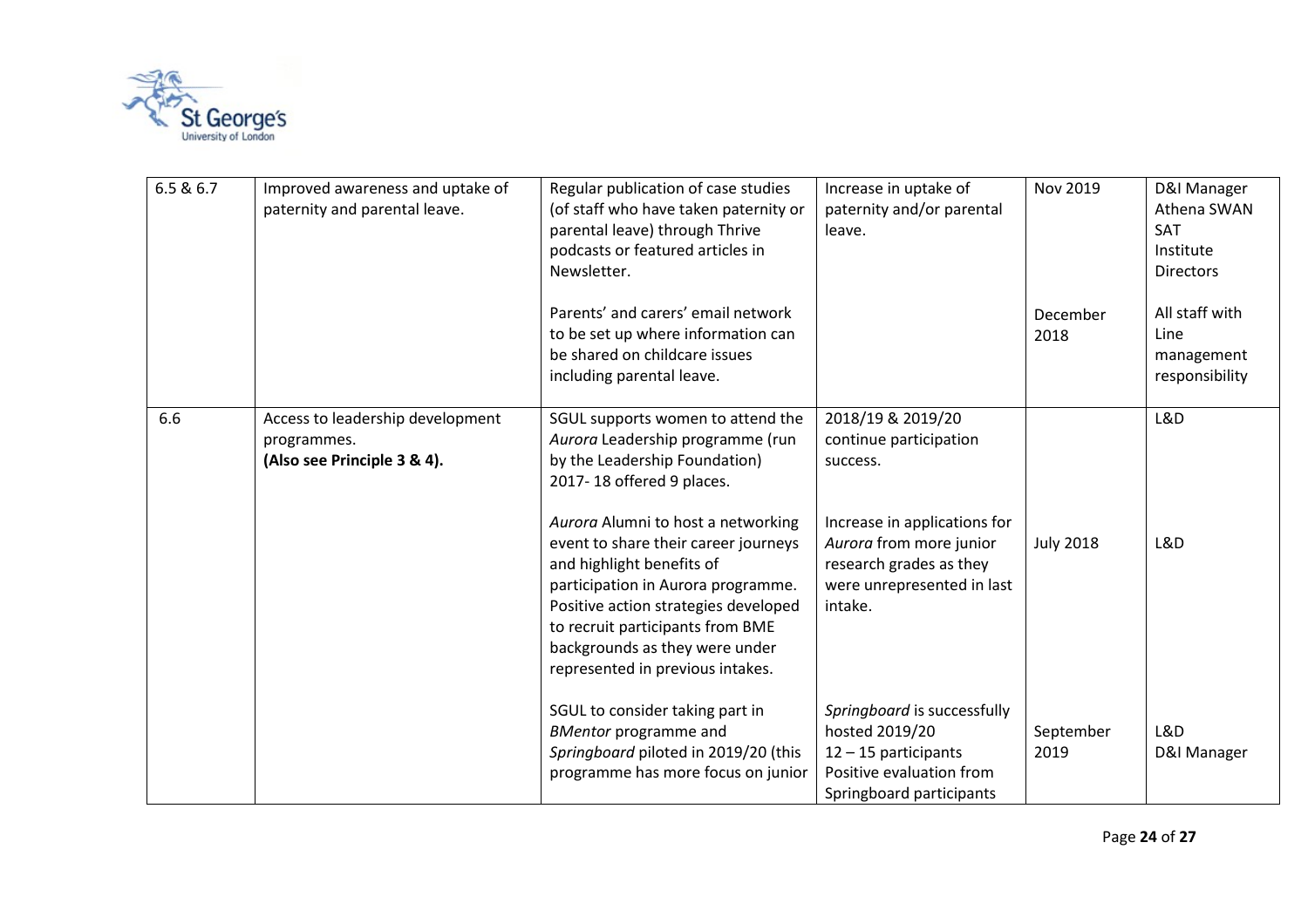

|     |                                                                        | grades therefore we would aim to<br>target ECRs).                                                                                                                                                                                     | 2019/20.<br>Leading to continuation of<br>programme.                                                                                                                                    |                                   |                                                            |
|-----|------------------------------------------------------------------------|---------------------------------------------------------------------------------------------------------------------------------------------------------------------------------------------------------------------------------------|-----------------------------------------------------------------------------------------------------------------------------------------------------------------------------------------|-----------------------------------|------------------------------------------------------------|
| 6.7 | Flexible working requests are fairly<br>and consistently managed.      | Develop a centralised process for<br>flexible working requests and ensure<br>it is fairly and consistently managed.<br>Conduct focus groups to explore<br>staff experience of flexible working<br>for academic and non-academic staff | Diversity data is available<br>for analysis to track<br>application/approvals &<br>rejections by protected<br>characteristics groups.<br>Participation in focus                         | <b>June 2018</b>                  | <b>DHRD</b><br>D&I Manager<br><b>EDI Associate</b><br>Dean |
|     |                                                                        |                                                                                                                                                                                                                                       | groups is > 20 participants.<br>Pulse survey and full staff<br>survey % of staff who feel<br>they have the freedom to<br>work in a way that suits<br>them stays at 80% or<br>increases. | October 2018<br>Spring 2019       | D&I Manager<br>L&D                                         |
| 6.9 | Promoting diversity in research<br>careers and the wider organisation. | SGUL is developing a plan for future<br>diversity accreditations - Race<br><b>Equality Charter and Stonewall</b><br>equality index and is working toward<br>AS Silver accreditation.                                                  | Charter marks successfully<br>gained.                                                                                                                                                   | September<br>2018<br>(Submission) | LGBT network<br>D&I manager<br>Athena SWAN<br>SAT          |
|     |                                                                        | Ensuring equality and diversity is<br>embedded into all policies and<br>procedures.                                                                                                                                                   | Equality analysis (EIA)<br>process is redesigned and<br>relaunched.                                                                                                                     | May 2019                          | D&I Manager                                                |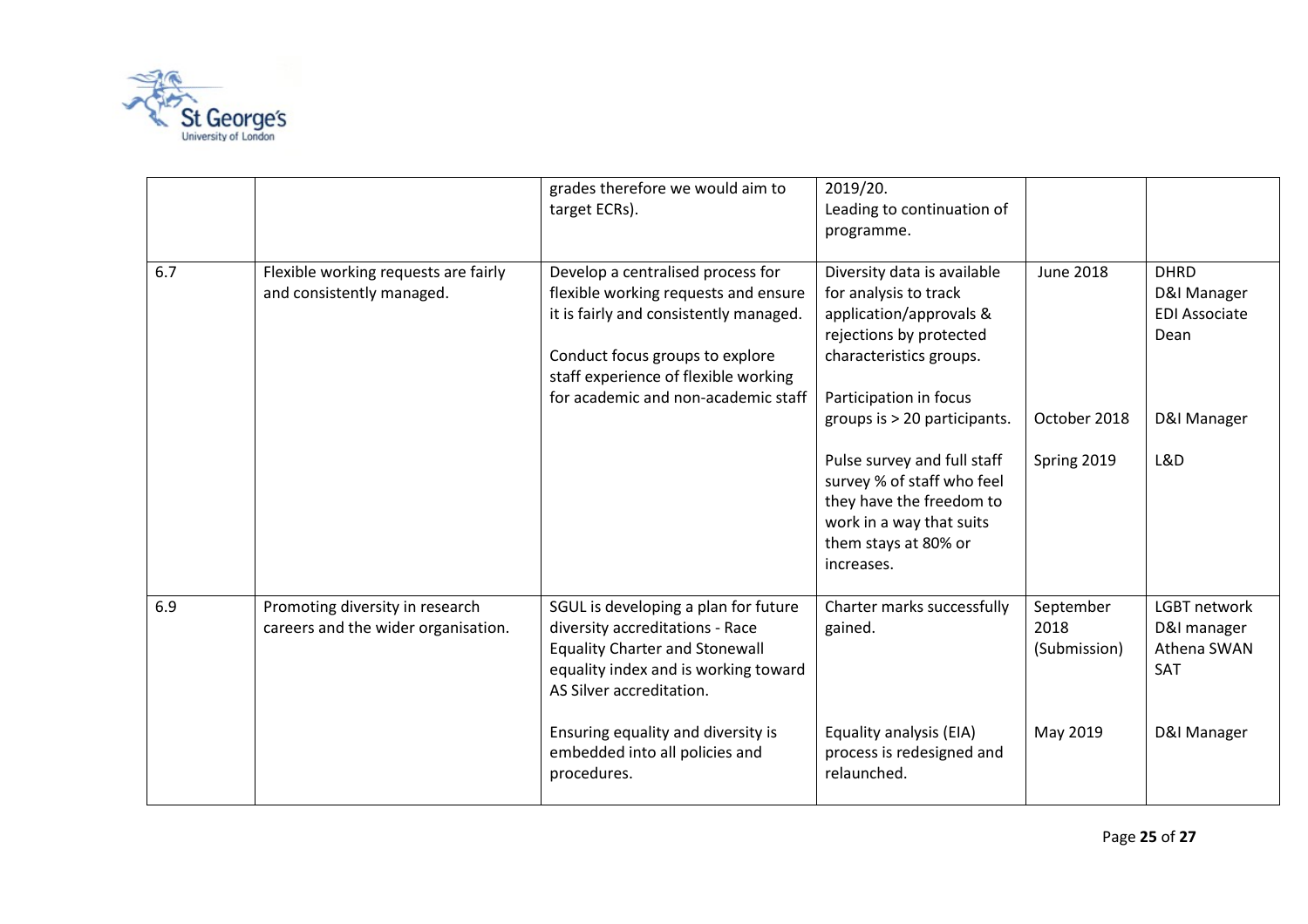

| Principle 7 - The sector and all stakeholders will undertake regular and collective review of their progress in strengthening the attractiveness and<br>sustainability of research careers in the UK. |                                                                                                        |                                                                                                                                                                                                          |                                                                                                                 |                             |                                                                         |  |  |  |  |
|-------------------------------------------------------------------------------------------------------------------------------------------------------------------------------------------------------|--------------------------------------------------------------------------------------------------------|----------------------------------------------------------------------------------------------------------------------------------------------------------------------------------------------------------|-----------------------------------------------------------------------------------------------------------------|-----------------------------|-------------------------------------------------------------------------|--|--|--|--|
| Concordat<br><b>Statement</b>                                                                                                                                                                         | Area/Aspect for development                                                                            | <b>Key principles and actions</b>                                                                                                                                                                        | <b>Success Measure</b>                                                                                          | <b>Completion</b><br>date/s | <b>Responsibility</b>                                                   |  |  |  |  |
| 7.1                                                                                                                                                                                                   | Increase levels of participation by<br>SGUL researchers in national<br>CROS and PIRLs surveys in 2019. | Participate in sector-wide surveys<br>(CROS, PIRLS), stakeholder<br>consultations, and meetings.                                                                                                         | Increase in response rate<br>for CROS and PIRLS (2019)<br>by at least 10%.                                      | May 2019                    | L&D Manager<br>Associate Dean<br>for Career<br>Development of           |  |  |  |  |
|                                                                                                                                                                                                       |                                                                                                        | Improve communication activity<br>around CROS and PIRLS survey<br>completions and outcome data<br>presented to research staff and<br>other key stakeholder groups.                                       | Response levels in PIRLS<br>(2019) remain in line with,<br>or above, sector average.                            | May 2019.                   | Research Staff                                                          |  |  |  |  |
|                                                                                                                                                                                                       |                                                                                                        | Review responses in CROS and PIRLS<br>(2019) and look at key issues<br>identified.                                                                                                                       | Actions incorporated into<br>updates of 2018 - 2020<br>action plan were applicable<br>or May 2020 - 2022 Action | Dec 2019                    | <b>DPR</b><br>Institute<br><b>Directors</b>                             |  |  |  |  |
|                                                                                                                                                                                                       |                                                                                                        | Run focus groups with researchers<br>around key themes and issues to<br>identify actions to improve and<br>support career development of<br>researchers related to feedback in<br>CROS and PIRLs (2019). | plan.                                                                                                           | Feb 2020                    | L&D<br>Associate Dean<br>for Career<br>Development of<br>Research Staff |  |  |  |  |
|                                                                                                                                                                                                       |                                                                                                        | Recommendations generated and<br>shared with senior management.                                                                                                                                          |                                                                                                                 |                             | L&D<br>Associate Dean<br>for Career<br>Development of<br>Research Staff |  |  |  |  |